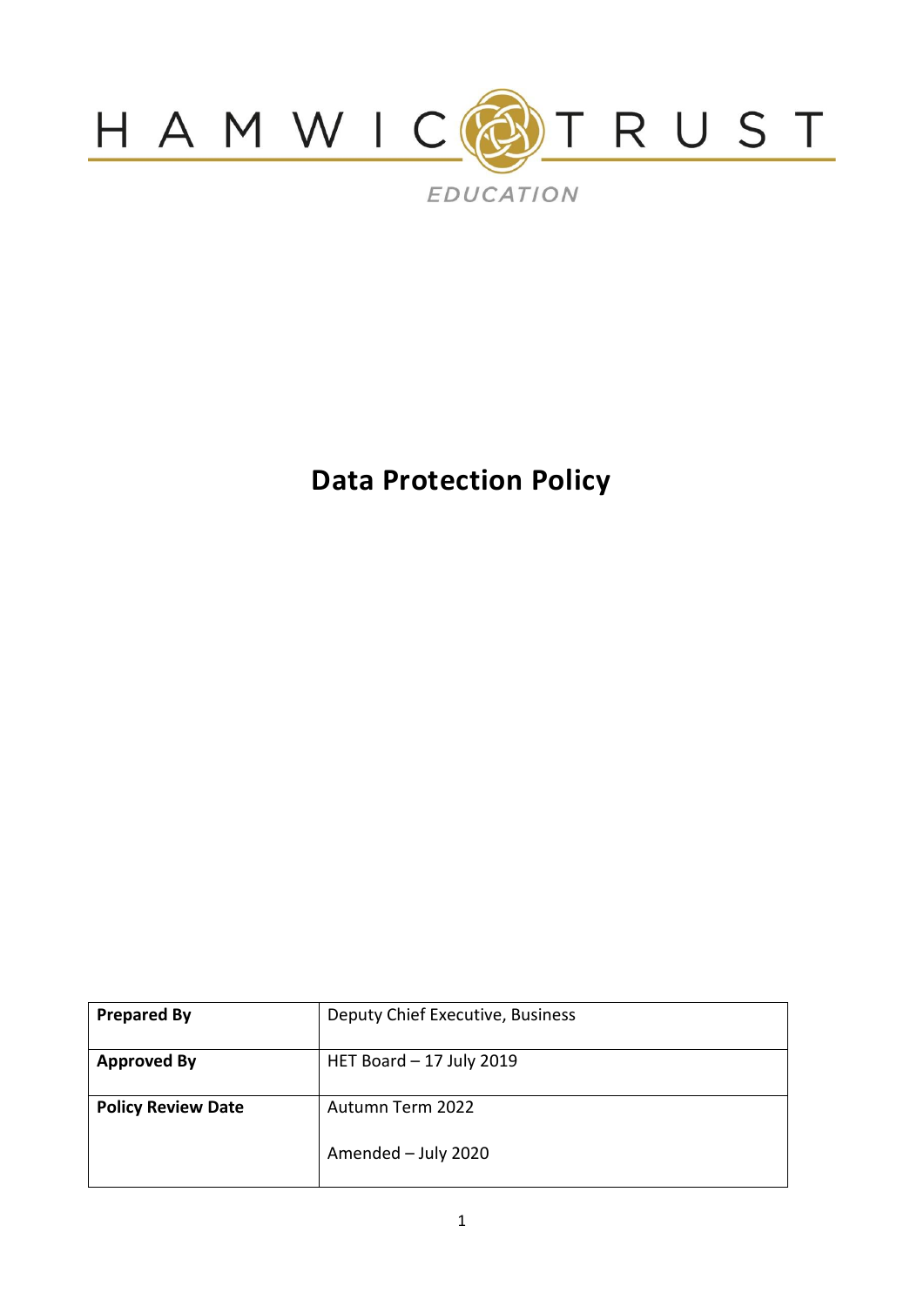### **Contents**

| 1.  |                                                                                               |  |
|-----|-----------------------------------------------------------------------------------------------|--|
| 2.  |                                                                                               |  |
| 3.  |                                                                                               |  |
| 4.  |                                                                                               |  |
| 4.1 |                                                                                               |  |
| 5.  |                                                                                               |  |
| 6.  |                                                                                               |  |
| 6.1 |                                                                                               |  |
| 7.  |                                                                                               |  |
| 8.  |                                                                                               |  |
| 9.  |                                                                                               |  |
| 10. |                                                                                               |  |
|     |                                                                                               |  |
|     |                                                                                               |  |
|     |                                                                                               |  |
|     |                                                                                               |  |
|     |                                                                                               |  |
|     | Appendix 5: Data Breach Procedure for Hamwic Education Trust (the "Trust") and its schools 25 |  |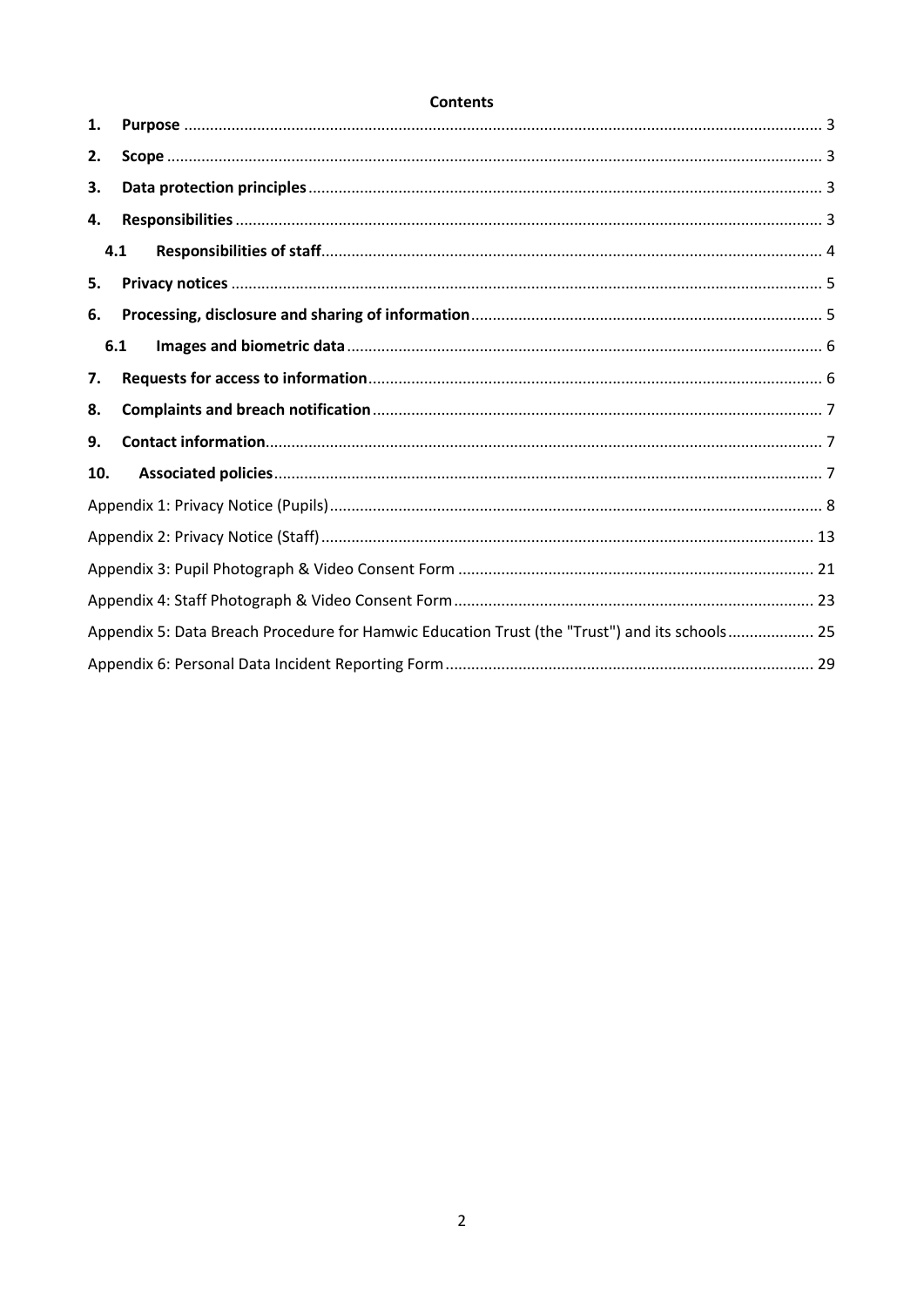## <span id="page-2-0"></span>**1. Purpose**

The EU's General Data Protection Regulation (the "**GDPR**"), lays down rules to protect personal privacy and uphold the rights of an individual (the "**Data Protection Rules**"). The Data Protection Rules apply to anyone who "processes" (e.g. handles or has access to) personal data of an individual.

This Policy is intended to ensure that personal information is processed properly and securely and in accordance with the Data Protection Rules. It will apply to personal information regardless of the way it is used, recorded and stored and whether it is held in paper files or electronically.

# <span id="page-2-1"></span>**2. Scope**

This Policy applies to all individuals and schools in Hamwic Education Trust, company number 10749662 (the "**Trust**"). For the purposes of this Policy, the term "**staff**" means all employees within the Trust and their schools including permanent, fixed-term and temporary staff, as well as governors, third party representatives, agency workers and volunteers engaged with the Trust.

# <span id="page-2-2"></span>**3. Data protection principles**

The GDPR provides seven data protection principles, which the Trust will follow to ensure good data handling.

- 1) **Lawfulness, fairness and transparency**: Personal data shall be processed fairly, lawfully and in a transparent manner;
- 2) **Purpose limitation:** Personal data shall be obtained only for one or more specified, explicit and legitimate purposes and not further processed in a way that is incompatible with those purposes (unless it is for archiving purposes in the public interest, statistical purposes or scientific or historical research purposes);
- 3) **Data minimisation:** Personal data shall be adequate, relevant and limited to what is necessary for its processing purposes;
- 4) **Accuracy:** Personal data shall be accurate and where necessary kept up to date, and every reasonable step must be taken to ensure that data which is inaccurate is erased or rectified without delay;
- 5) **Storage limitation:** Personal data shall not be kept in a form which allows the identification of individuals for longer than is necessary for the purpose for which it is processed (unless it is solely for archiving purposes in the public interest, statistical purposes or scientific or historical research purposes and appropriate security measures have been implemented);
- 6) **Integrity and confidentiality:** Personal data shall be processed in a manner that ensures its security, using appropriate technical and organisational security measures, in order to protect against unauthorised or unlawful processing and against accidental loss, destruction or damage; and
- 7) **Accountability:** The organisation in control of the data is responsible for compliance with the other principles and must be able to demonstrate compliance with them.

# <span id="page-2-3"></span>**4. Responsibilities**

The Trust is responsible for the activities of all of the schools in the Trust, even though some functions are delegated to school leaders and/or local governing bodies. The Trust is the legal entity responsible for the processing of personal data by the schools within the Trust and is therefore the data controller.

The data protection rules require certain organisations to appoint a data protection officer ("**DPO**") giving them prescribed responsibilities. The data protection officer for the Trust is Gemma Carr, Deputy CEO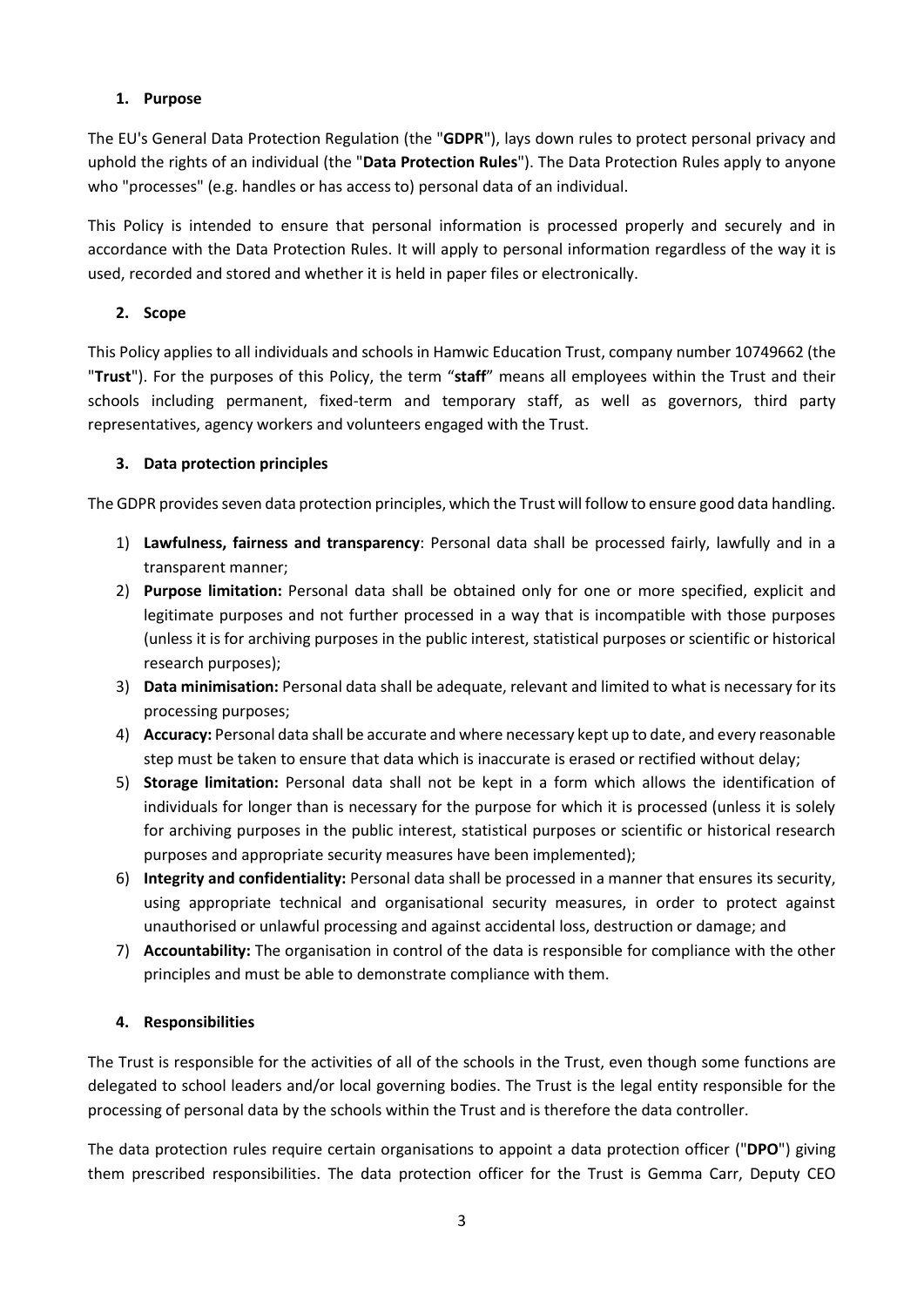(Business). The DPO will have overall responsibility for the Trust's compliance with the data protection rules. The DPO's responsibilities will include, but are not limited to, the following tasks:

- keeping the Trust's Board up to date with any changes to the way the schools process data;
- taking steps to promote individuals' awareness of why the Trust need their personal information, how the Trust will use it and with whom the Trust may share it;
- setting out clear procedures for responding to requests for access to personal information, known as subject access requests;
- arranging appropriate data protection training for staff so they are aware of their responsibilities;
- ensuring that staff are aware of this Policy and are following it; and
- ensuring that new software or new services for the Trust and schools are compliant, and that data protection impact assessments are carried out where necessary.

The Trust will ensure that the DPO is provided with resources and support to fulfil all of their responsibilities. Individuals may contact the DPO regarding any issues relating to the processing of their data by the Trust or the exercise of any of their rights in relation to it. Contact details for the DPO can be found at the end of this Policy, in the 'Contact Information' section.

The Trust's Board can delegate the day-to-day responsibility for ensuring compliance with the data protection rules and this policy to the school leader in each school, who will appoint a data compliance Officer ("**DCO**"). Although the DPO will have overall responsibility for the compliance of the Trust with the Data Protection Rules and this Policy, the DCO will be responsible within their school for the following tasks:

- ensuring that individuals are made aware of the Privacy Notices (see section [5\)](#page-4-0) as and when any information is collected;
- checking the quality and accuracy of the information held by the school;
- applying the Trust's records retention schedule to ensure that information is not held longer than necessary by the school (the schedule can be found by visiting the Trust's intranet);
- ensuring that when information is authorised for disposal, it is done so appropriately;
- ensuring that appropriate security measures are in place to safeguard personal information, whether it is held in paper files or electronically;
- only sharing personal information when it is necessary, legally appropriate to do so and in accordance with the Privacy Notices; and
- ensuring that staff in the school are aware of this Policy and are following it.

The Trust will renew its registration with the Information Commissioner's Office (ICO) if and when necessary and pay any fees due to the ICO.

### <span id="page-3-0"></span>**4.1 Responsibilities of staff**

All staff are responsible for ensuring that:

- any personal data that they hold is kept securely;
- personal information is not disclosed orally, in writing, via web pages or by any other means, accidentally or otherwise, to any unauthorised third party;
- information or data about pupils is only shared with other staff as necessary and only by secure methods (such as the secure email provider). Staff should note that unauthorised disclosure will usually be a disciplinary matter and may be considered gross misconduct in some cases; and
- any additional associated policies and documents are complied with (see section [10\)](#page-6-2).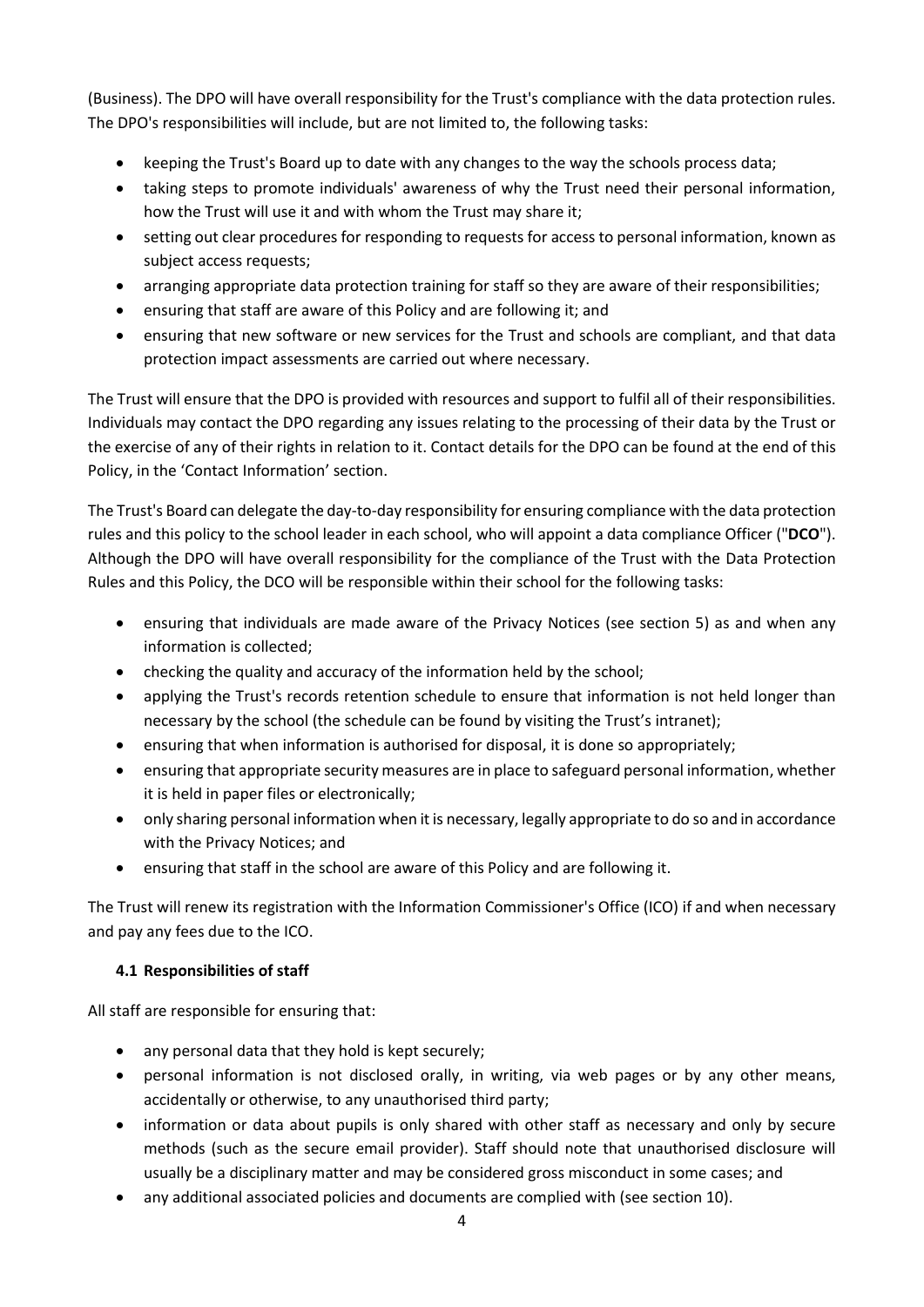## <span id="page-4-0"></span>**5. Privacy notices**

When any information is collected about individuals, they must be made aware of the Privacy Notices (see Appendix 1 and 2 for templates which should be adapted for each school in liaison with the DPO and the DCO). The Privacy Notice provides information about what, why and how information is processed.

## <span id="page-4-1"></span>**6. Processing, disclosure and sharing of information**

The Trust processes personal data for a number of different purposes including:

| <b>Lawful Ground for Processing</b>                                                        | <b>Examples</b>                                                                                                                                                                                      |
|--------------------------------------------------------------------------------------------|------------------------------------------------------------------------------------------------------------------------------------------------------------------------------------------------------|
| Where consent is given                                                                     | Posting photographs of a pupil on the<br>school or the Trust website<br>Providing pupil information<br>for<br>the<br>administration of a school trip<br>Taking fingerprints for catering purposes    |
| Where it is necessary for the performance of a<br>contract to which an individual is party | information<br>Providing<br>school<br>to<br>a<br>$\overline{\phantom{0}}$<br>photographer about photos required for a<br>pupil                                                                       |
| Where it is necessary for compliance with a legal<br>obligation                            | Passing on pupil information to the<br>Department for Education<br>Passing on pupil information to the local<br>authority                                                                            |
| Where it is necessary to protect the vital interests<br>of an individual                   | Passing on information about a pupil's<br>serious health condition to the NHS or a<br>health professional where there is a risk of<br>death or serious injury to that pupil or<br>another individual |
| Where it is necessary for performance of a task in<br>the public interest                  | Updating and maintaining<br>$\overline{a}$<br>pupil's<br>educational record as the pupil develops<br>and progresses<br>Carrying out safeguarding activities                                          |

The Trust and schools within may also share data that they hold with members of staff, relevant parents/guardians, other schools within the Trust, local authorities, the Department for Education, Ofsted, statutory bodies and other authorities where it is necessary to do so or where we are permitted to do so, e.g. for the prevention of crime, to health professionals and examination bodies or any other body that the Trust or the school deems appropriate. Any sharing of data must be in accordance with the data protection rules, this policy and the privacy Notices.

If the Trust, or any of its schools, receives enquiries from third parties, particularly by telephone, it is important to be careful about what data is disclosed. The following steps should be followed:

- ensure the identity of the person making the enquiry is verified and check whether they are entitled to receive the information they have requested;
- require the third party to put their request in writing in order to verify their identity and their entitlement to the data requested;
- if in doubt, refer the request to the DPO of the Trust;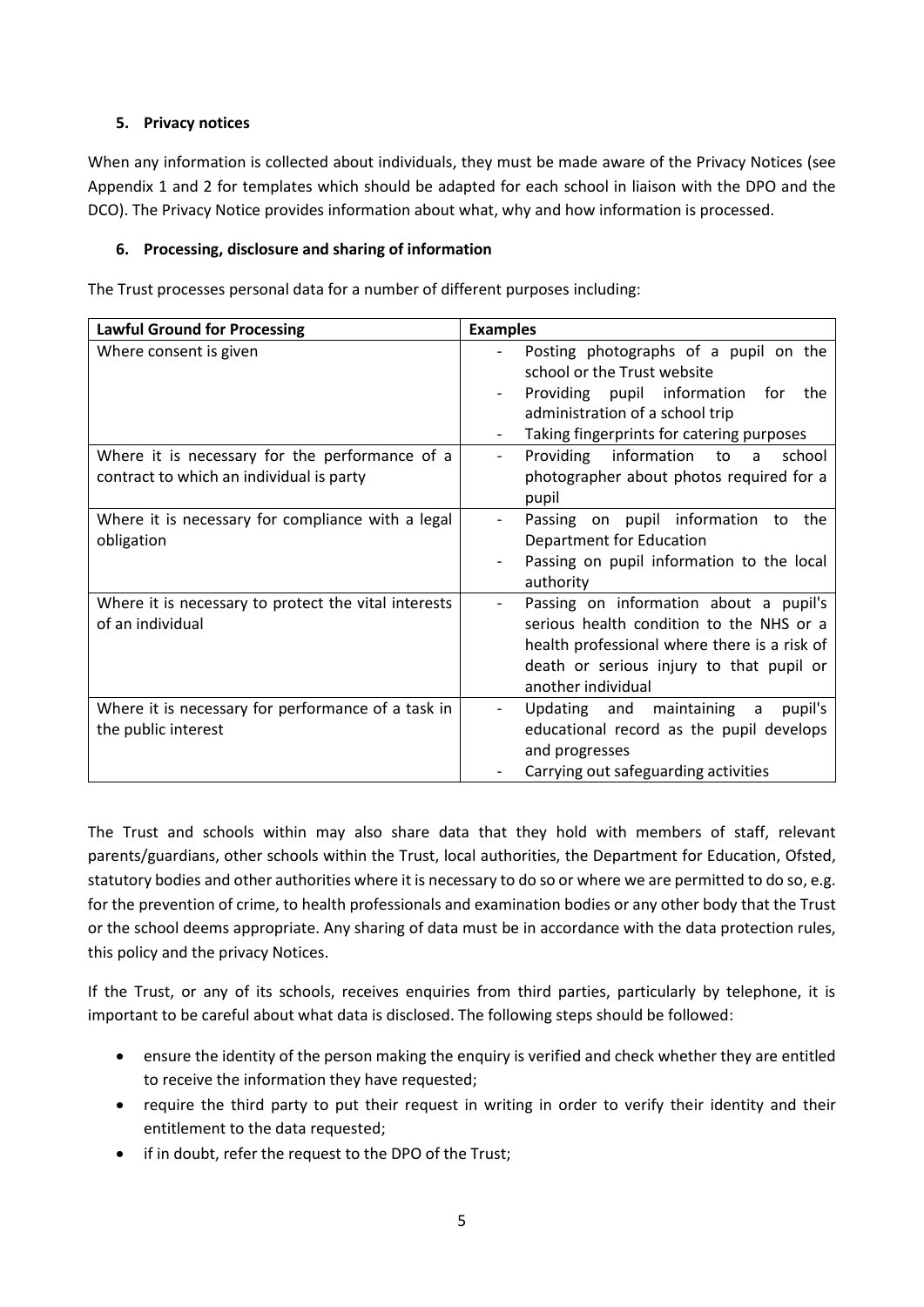- when providing information to a third party, do so only in accordance with the Data Protection Rules, the Privacy Notices and this Policy; and
- consider if a parent or guardian should have access to a pupil's information or whether the pupil is old enough to make any requests themselves.

# <span id="page-5-0"></span>**6.1 Images and biometric data**

- *Management Information System –* Where personal information and images are stored.
- *Websites –* Where personal information, including images, is placed on the Trust's or the school's website, consent will be sought from the individual as appropriate.
- *Photographs* Permission will be sought from the individual by the Trust or the school before photographs of the individual are used or displayed, including in the school prospectus, newsletter or any other such publication where they can be clearly identified individually.
- **CCTV** Where a school uses CCTV, it is responsible for ensuring procedures for use are in compliance with the CCTV Policy, the Data Protection Policy and with the ICO guidance <https://ico.org.uk/media/1542/cctv-code-of-practice.pdf> an[d https://ico.org.uk/for](https://ico.org.uk/for-organisations/guide-to-data-protection/guide-to-the-general-data-protection-regulation-gdpr/encryption/encryption-scenarios/#12)[organisations/guide-to-data-protection/guide-to-the-general-data-protection-regulation](https://ico.org.uk/for-organisations/guide-to-data-protection/guide-to-the-general-data-protection-regulation-gdpr/encryption/encryption-scenarios/#12)[gdpr/encryption/encryption-scenarios/#12](https://ico.org.uk/for-organisations/guide-to-data-protection/guide-to-the-general-data-protection-regulation-gdpr/encryption/encryption-scenarios/#12)
- *Fingerprints –* Where fingerprint records are taken from secondary pupils for catering or similar purposes, explicit consent will be sought from the individual as appropriate.
- *Social Media –* Where personal information, including images, is placed on the Trust or school's social media platforms e.g. Facebook/Twitter/LinkedIn, etc., consent will be sought from the individual as appropriate.

# <span id="page-5-1"></span>**7. Requests for access to information**

Any person whose personal information is held by the Trust or any of its schools has a right to ask for access to this information. These requests will be free of charge. Any requests must be made in writing to the school's DCO or the Trust's DPO. A response to any such request will be processed within one month from the date on which the request was received. Requests for a pupil's educational record will be processed within 15 school days.

Unlike the separate right of access to a pupil's progress and attainment record, the right to make a subject access request is the pupil's right. Parents/guardians are only entitled to access information about their child (by making a request) if the child is unable to act on their own behalf, e.g. because the child is not mature enough to understand their rights or if the child has given their consent. If you are unsure about whether or not to provide information about a pupil to a parent or guardian, please speak to your DCO or the Trust's DPO before providing any information.

Requests that fall under the Freedom of Information Act 2000 will be dealt with in accordance with the Trust's Freedom of Information Policy.

More information and detailed guidance can be found by visitin[g www.ico.gov.uk.](http://www.ico.gov.uk/)

Individuals also have other legal rights under the data protection rules, including to object to and prevent processing in certain circumstances and to have inaccurate personal data corrected or deleted. More information on these rights can be found in the Privacy Notices (Appendix 1 & 2) under "Requesting access to personal data".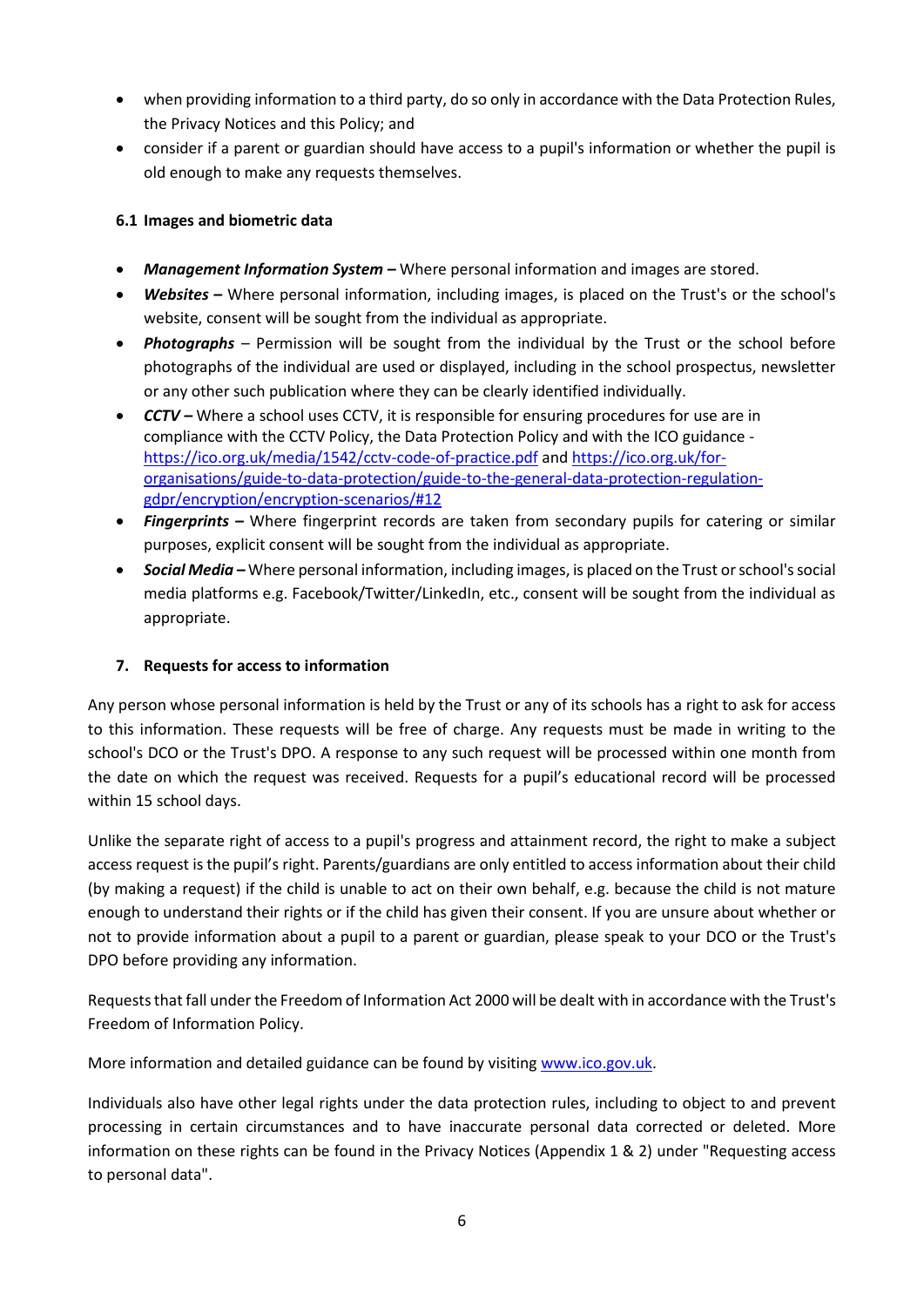# <span id="page-6-0"></span>**8. Complaints and breach notification**

Complaints should be made following the Trust's Complaints Procedure.

Information about how the Trust and its schools will process data breaches, including who staff should contact if they believe there may have been a data breach, can be found in the Trust's Data Breach Procedure (Appendix 5). The Data Protection Rules contain requirements about handling of breaches, which the Trust must comply with, so please ensure that you immediately report any breaches in accordance with the Data Breach Procedure.

# <span id="page-6-1"></span>**9. Contact information**

The first point of contact is the DCO for your school **Helen Davis h.davis@henburyview.dorset.sch.uk** If the DCO is unavailable, you should contact the Trust's DPO.

The data protection registration number for Hamwic Education Trust is ZA265013. A copy of the registration can be found at [https://ico.org.uk/ESDWebPages/Entry/ZA265013.](https://ico.org.uk/ESDWebPages/Entry/ZA265013)

The Trust's DPO is Gemma Carr, Deputy CEO (Business), who can be contacted by email at compliance@hamwic.org, by telephone on 023 8078 6833 or at the following address:

Hamwic Education Trust, Unit E, The Mill Yard, Nursling Street, Southampton, Hampshire SO16 0AJ

### <span id="page-6-2"></span>**10. Associated policies**

- Freedom of Information Policy
- Complaints Procedure
- Acceptable Use of IT Policy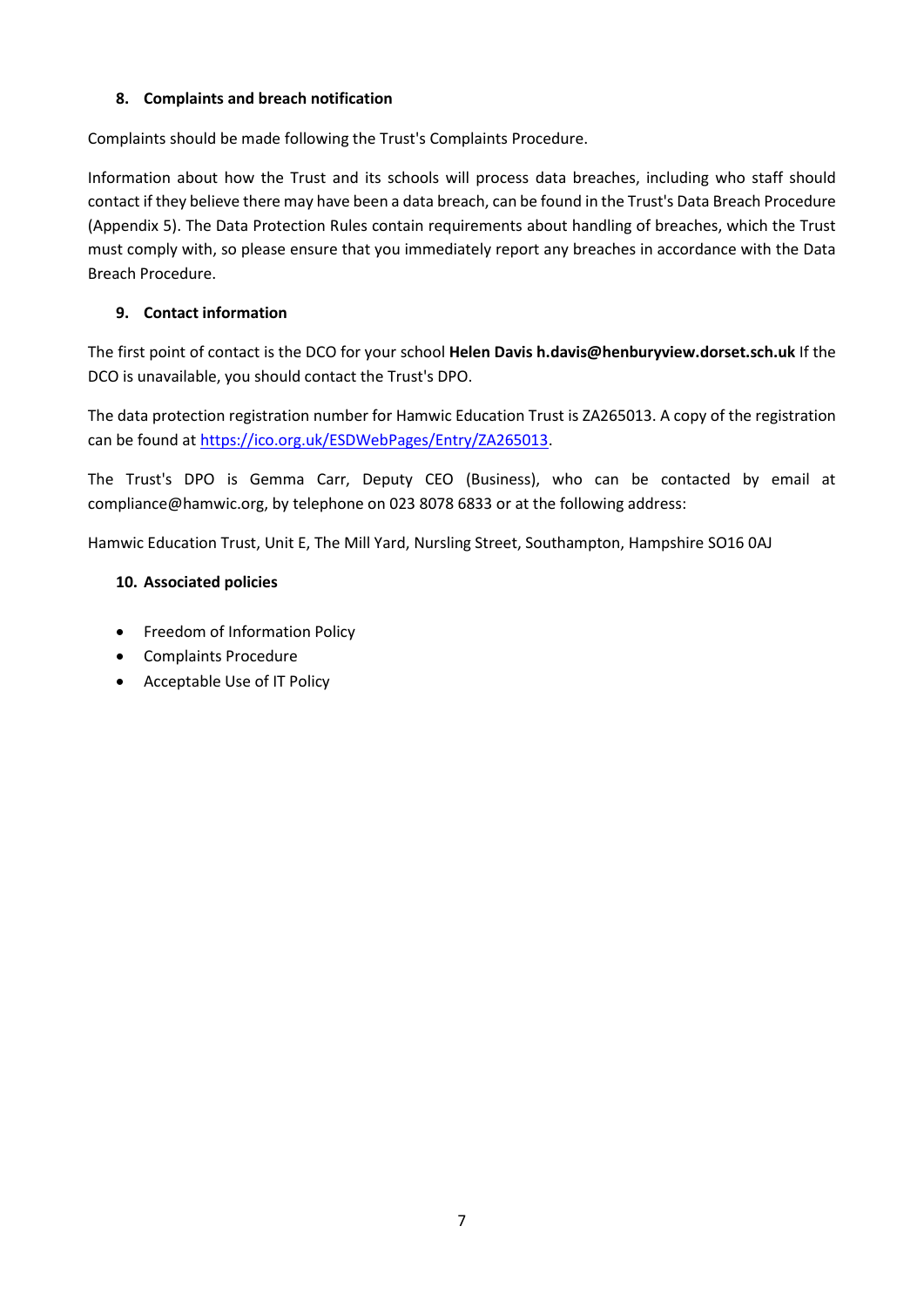# **Privacy Notice (Pupils)**

# **Hamwic Education Trust & Henbury View First School**

### <span id="page-7-0"></span>**Privacy Notice (How we use pupil information)**

### **Why do we collect and use pupil information?**

We collect and use pupil information on the following grounds:

- where you, the pupil (if aged 13 or over), or your parent or guardian (if under 13), have given consent to us doing so for a specific purpose;
- where it is necessary in order for the school or Hamwic Education Trust to comply with a legal obligation that it is subject to;
- where it is necessary for the performance of a contract to which you are party;
- where it is necessary to protect your vital interests or those of another person;
- where it is necessary for the performance of a task carried out by the school or Hamwic Education Trust in the public interest; and
- where it is necessary for archiving purposes.

Special categories of data include those relating to:

- racial or ethnic origin;
- religious or philosophical beliefs:
- genetic data;
- biometric data for the purpose of uniquely identifying a natural person;
- health.

Special categories of data can only be processed if the Trust also meets one of the following conditions:

- the individual has given explicit consent to the processing of it;
- the data is manifestly made public by the individual;
- the processing is necessary:
	- $\circ$  for carrying out and exercising the Trust's or the individual's rights for employment purposes or social security and social protection purposes as authorised by law;
	- o to protect the vital interests of an individual who is physically or legally incapable of giving consent;
	- o for the establishment, exercise or defence of legal claims;
	- o for reasons of substantial public interest, on a legal basis that is proportionate to the aim pursued and provides for suitable and specific measures to safeguard the individual's rights;
	- $\circ$  for medical reasons including for medical diagnosis and provision of treatment; and
	- o for reasons of public interest in the area of public health.

We use the pupil data to:

- support pupil learning;
- monitor and report on pupil progress;
- assess pupils;
- provide appropriate pastoral care;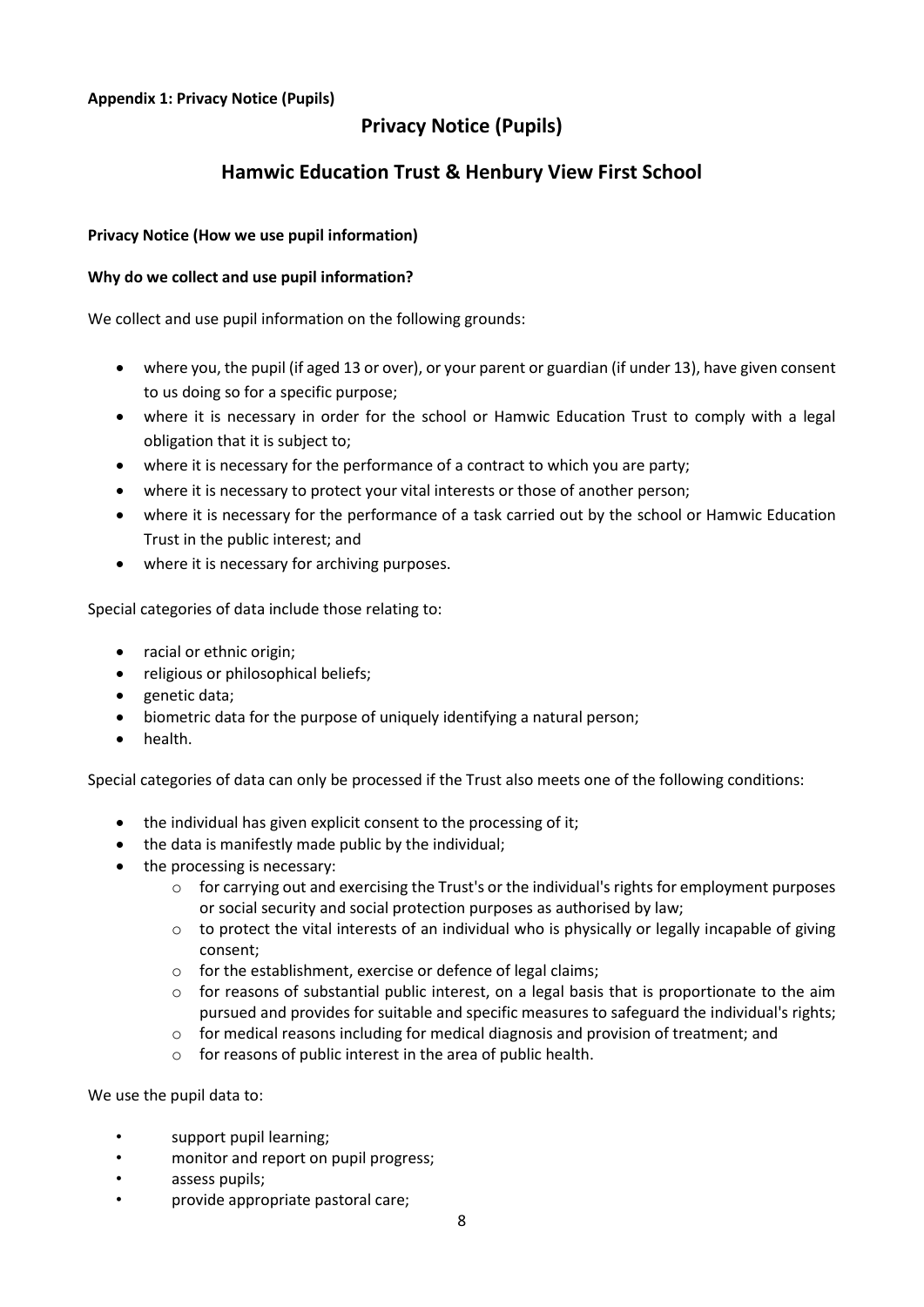- review pupil outcomes across the Trust;
- carry out safeguarding activities;
- provide services and assess the quality of our services; and
- comply with the law regarding data sharing.

### **The categories of pupil information that we collect, hold and share include:**

- personal (e.g. name, unique pupil number and address);
- eligibility (e.g. as for free school meals and pupil premium);
- assessment (e.g. results of examinations and mock examinations);
- attendance (e.g. sessions attended, number of absences and absence reasons);
- medical;
- special educational needs;
- exclusions/behavioural;
- post-16 learning; and
- fingerprints for catering purposes;
- CCTV images and videos

### **Collecting pupil information**

Whilst the majority of pupil information you provide to us is mandatory, some of it is provided to us on a voluntary basis. In order to comply with the General Data Protection Regulation (GDPR), we will inform you whether you are required to provide certain pupil information to us or if you have a choice in this.

### **Storing pupil data**

We store pupil data both electronically on the school Management Information System (MIS) and in paper records. We hold pupil data for the period of time set out in the Hamwic Education Trust's record retention schedule (details of which are available upon request); this may involve data being held until a pupil has reached the age of 25.

The majority of our data is stored within the UK. Some of our schools use online learning platforms, such as Seesaw, which holds data within the EU.

### **Who do we share pupil information with?**

We routinely share pupil information with:

- our academy trust company, Hamwic Education Trust;
- other schools within Hamwic Education Trust;
- schools that the pupil attends after leaving us:
- the relevant local authority;
- the Department for Education (DfE); and
- health and wellbeing professionals who provide pupil services for our school (such as speech and language therapists and educational psychologists).

We may also share data with third party suppliers who process data on our behalf, such as online learning providers, publishers of school handbooks, official photographs, web designers and IT providers.

### **Aged 14+ qualifications**

For pupils enrolling for post-14 qualifications, the Learning Records Service will give us a pupil's unique learner number (ULN) and may also give us details about the pupil's learning or qualifications.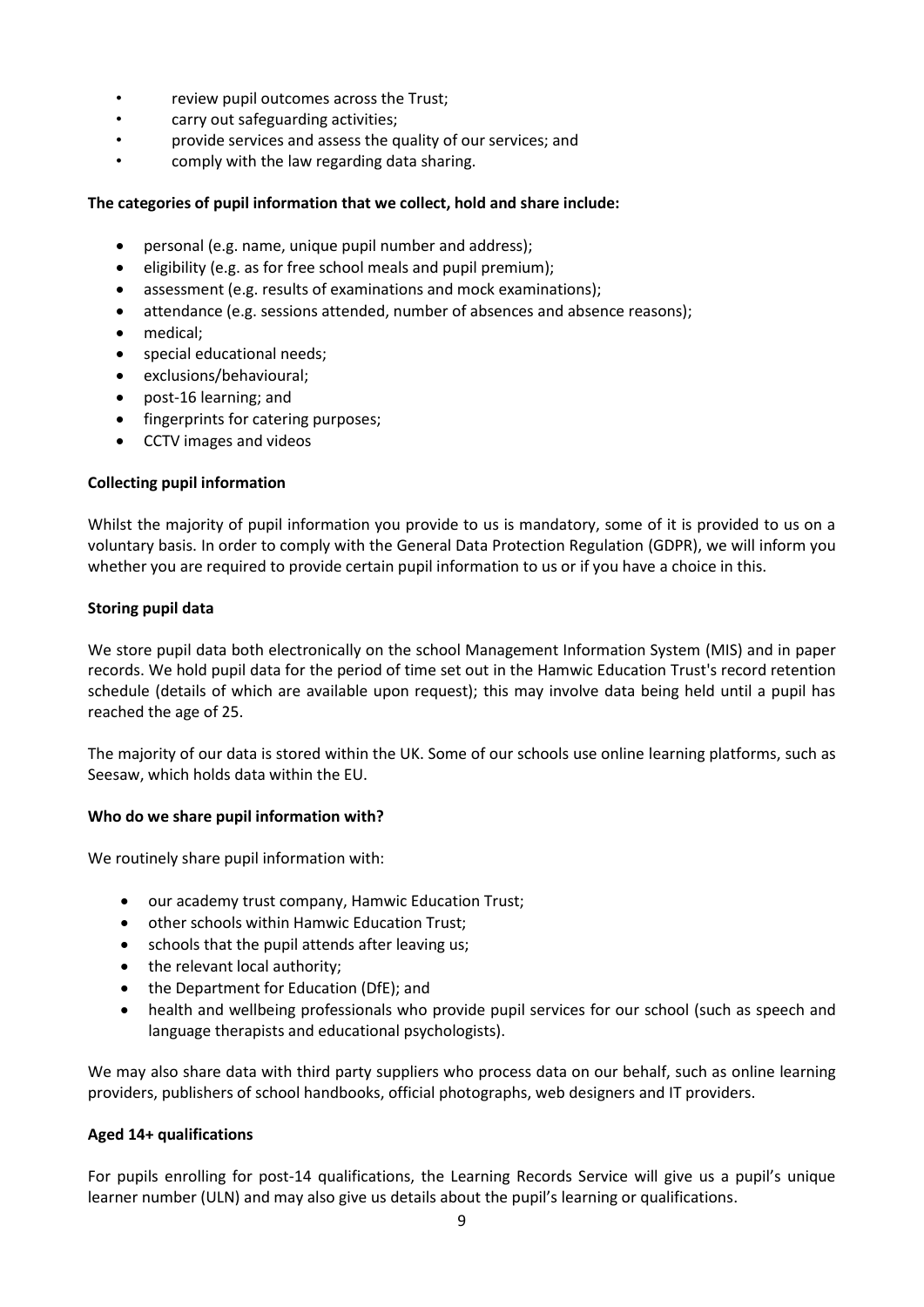### **Why we share pupil information**

We do not share information about our pupils with anyone without consent unless the law and our policies allow us to do so.

We share pupils' data with the DfE on a statutory basis. This data sharing underpins school funding and educational attainment policy and monitoring.

We are required to share information about our pupils with the DfE under regulation 5 of The Education (Information About Individual Pupils) (England) Regulations 2013.

### **Data collection requirements:**

To find out more about the data collection requirements placed on us by the DfE (for example; via the school census) go to [https://www.gov.uk/education/data-collection-and-censuses-for-schools.](https://www.gov.uk/education/data-collection-and-censuses-for-schools)

### **Youth support services**

### **What is different about pupils aged 13+?**

Once our pupils reach the age of 13, we also pass pupil information to the local authority and/or provider of youth support services as they have responsibilities in relation to the education or training of 13-19 year olds under section 507B of the Education Act 1996.

This enables them to provide services as follows:

- youth support services; and
- careers advisers.

A parent/guardian can request that **only** their child's name, address and date of birth is passed to the local authority or provider of youth support services by informing us. This right is transferred to the child/pupil once he/she reaches the age of 16.

### **Our pupils aged 16+**

We will also share certain information about pupils aged 16+ with the local authority and/or provider of youth support services as they have responsibilities in relation to the education or training of 13-19 year olds under section 507B of the Education Act 1996.

This enables them to provide services as follows:

- post-16 education and training providers;
- youth support services; and
- careers advisers.

For more information about services for young people, please visit the local authority's website.

### **The National Pupil Database (NPD)**

The NPD is owned and managed by the DfE and contains information about pupils in schools in England. It provides invaluable evidence on educational performance to inform independent research, as well as studies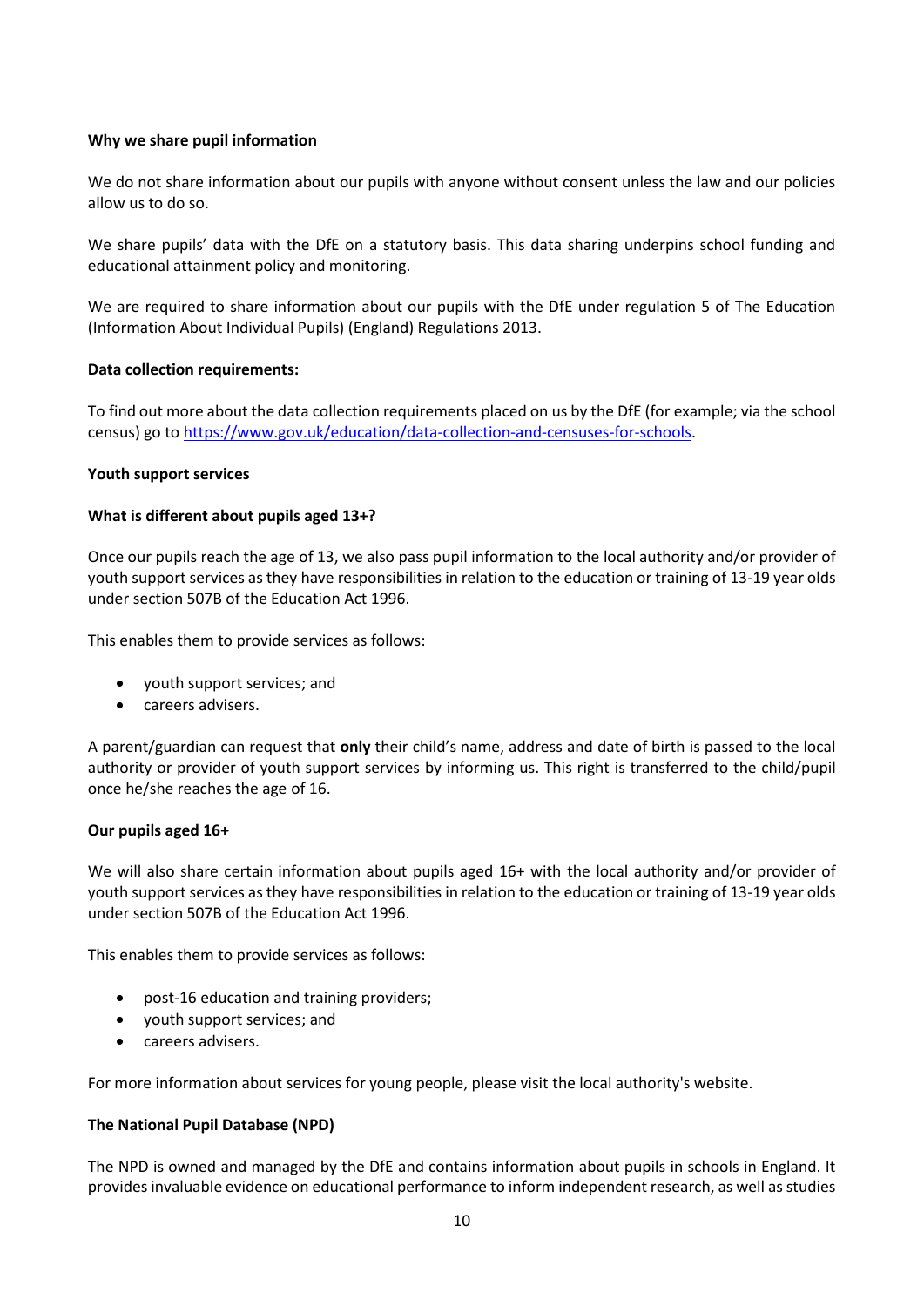commissioned by the DfE. It is held in electronic format for statistical purposes. This information is securely collected from a range of sources including schools, local authorities and awarding bodies.

We are required by law to provide information about our pupils to the DfE as part of statutory data collections such as the school census and early years' census. Some of this information is then stored in the NPD. The law that allows this is the Education (Information About Individual Pupils) (England) Regulations 2013.

To find out more about the pupil information we share with the DfE, for the purpose of data collection, go to [https://www.gov.uk/education/data-collection-and-censuses-for-schools.](https://www.gov.uk/education/data-collection-and-censuses-for-schools)

To find out more about the NPD, go to [https://www.gov.uk/government/publications/national-pupil](https://www.gov.uk/government/publications/national-pupil-database-user-guide-and-supporting-information)[database-user-guide-and-supporting-information.](https://www.gov.uk/government/publications/national-pupil-database-user-guide-and-supporting-information)

The DfE may share information about our pupils from the NPD with third parties who promote the education or well-being of children in England by:

- conducting research or analysis;
- producing statistics; and
- providing information, advice or guidance.

The DfE has robust processes in place to ensure that the confidentiality of our data is maintained and there are stringent controls in place regarding access to and use of the data. Decisions on whether the DfE releases data to third parties are subject to a strict approval process and are based on a detailed assessment of:

- who is requesting the data;
- the purpose for which it is required;
- the level and sensitivity of data requested; and
- the arrangements in place to store and handle the data.

To be granted access to pupil information, organisations must comply with strict terms and conditions covering the confidentiality and handling of the data, security arrangements, retention and use of the data.

For more information about the DfE's data sharing process, please visit: [https://www.gov.uk/data-protection-how-we-collect-and-share-research-data.](https://www.gov.uk/data-protection-how-we-collect-and-share-research-data)

For information about which organisations the DfE has provided pupil information, (and for which project), please visit the following website: [https://www.gov.uk/government/publications/national-pupil-database](https://www.gov.uk/government/publications/national-pupil-database-requests-received)[requests-received.](https://www.gov.uk/government/publications/national-pupil-database-requests-received)

To contact the DfE[: https://www.gov.uk/contact-dfe.](https://www.gov.uk/contact-dfe)

### **Who may provide us with data about you?**

We receive information about pupils from a number of external sources, e.g. previous schools, local authorities, social services and the police.

We will explain to you when we receive information from any of these sources.

### **Requesting access to your personal data**

Under data protection legislation, parents and pupils have certain rights to request access to information about them that we hold. To make a request for your personal information, or be given access to your child's progress and attainment record, contact the school's data compliance officer, or the data protection officer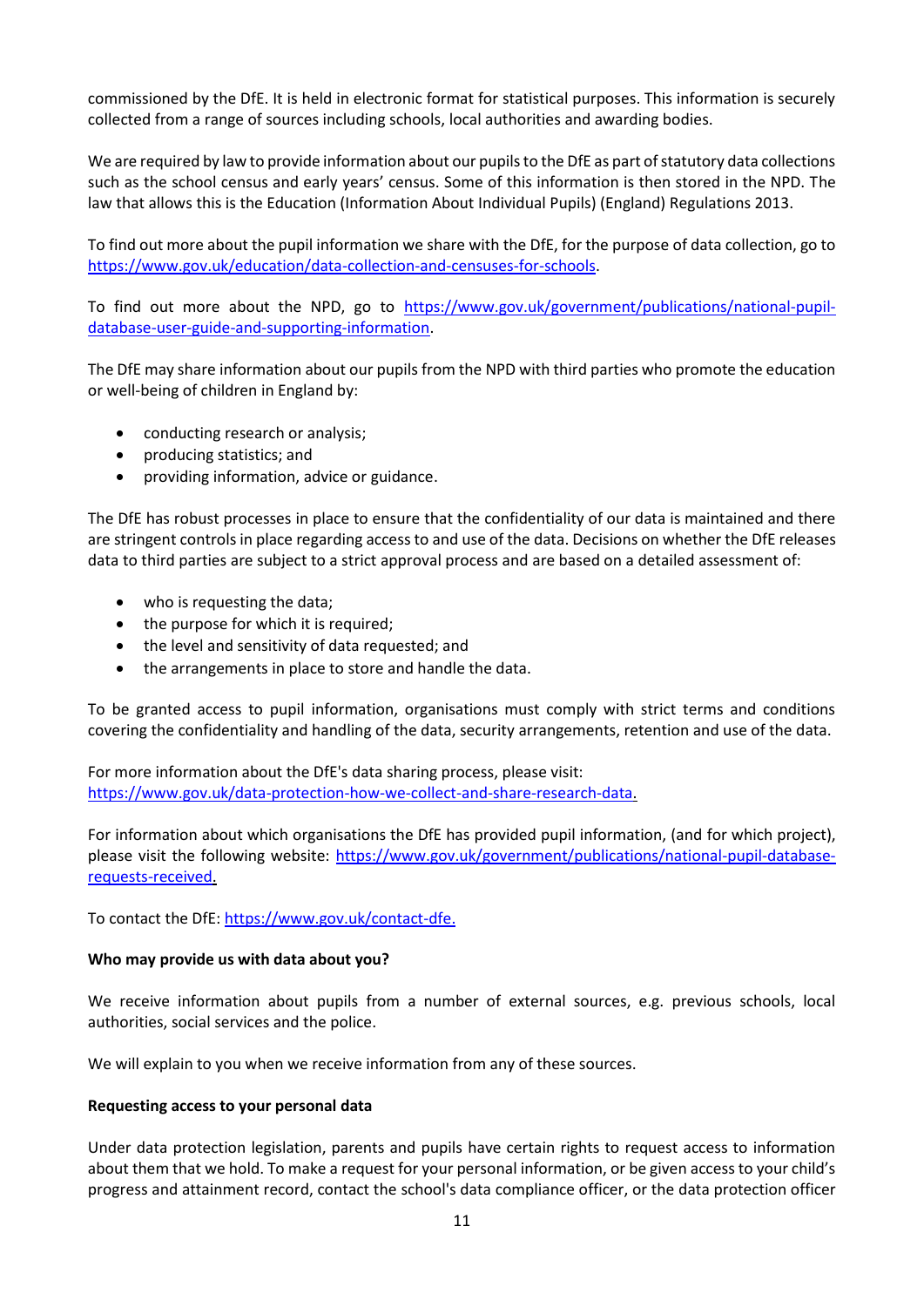at Hamwic Education Trust.

Please note that parents/guardians do not have an automatic right to see all information about their child and certain rights may only be exercised by a pupil or with their permission.

You also have the right to:

- object to processing of personal data that is likely to cause, or is causing, damage or distress;
- prevent processing for the purpose of direct marketing;
- object to decisions being taken by automated means;
- in certain circumstances, have inaccurate personal data rectified, blocked, erased or destroyed; and
- claim compensation for damages caused by a breach of the data protection regulation.

If you have a concern about the way we are collecting or using your personal data, you should raise your concern with us in the first instance or directly to the Information Commissioner's Office at [https://ico.org.uk/concerns/.](https://ico.org.uk/concerns/)

### **Contact:**

If you would like to discuss anything in this privacy notice, obtain a copy of your personal data or exercise any of your rights, please contact:

The Trust's Data Protection Officer, Gemma Carr, Deputy CEO (Business), who can be contacted by email at [compliance@hamwic.org](mailto:compliance@hamwic.org) or by telephone on 023 8078 6833. Alternatively, the DPO can be contacted at the Trust's address which is Hamwic Education Trust, Unit E, The Mill Yard, Nursling Street, Southampton, Hampshire SO16 0AJ.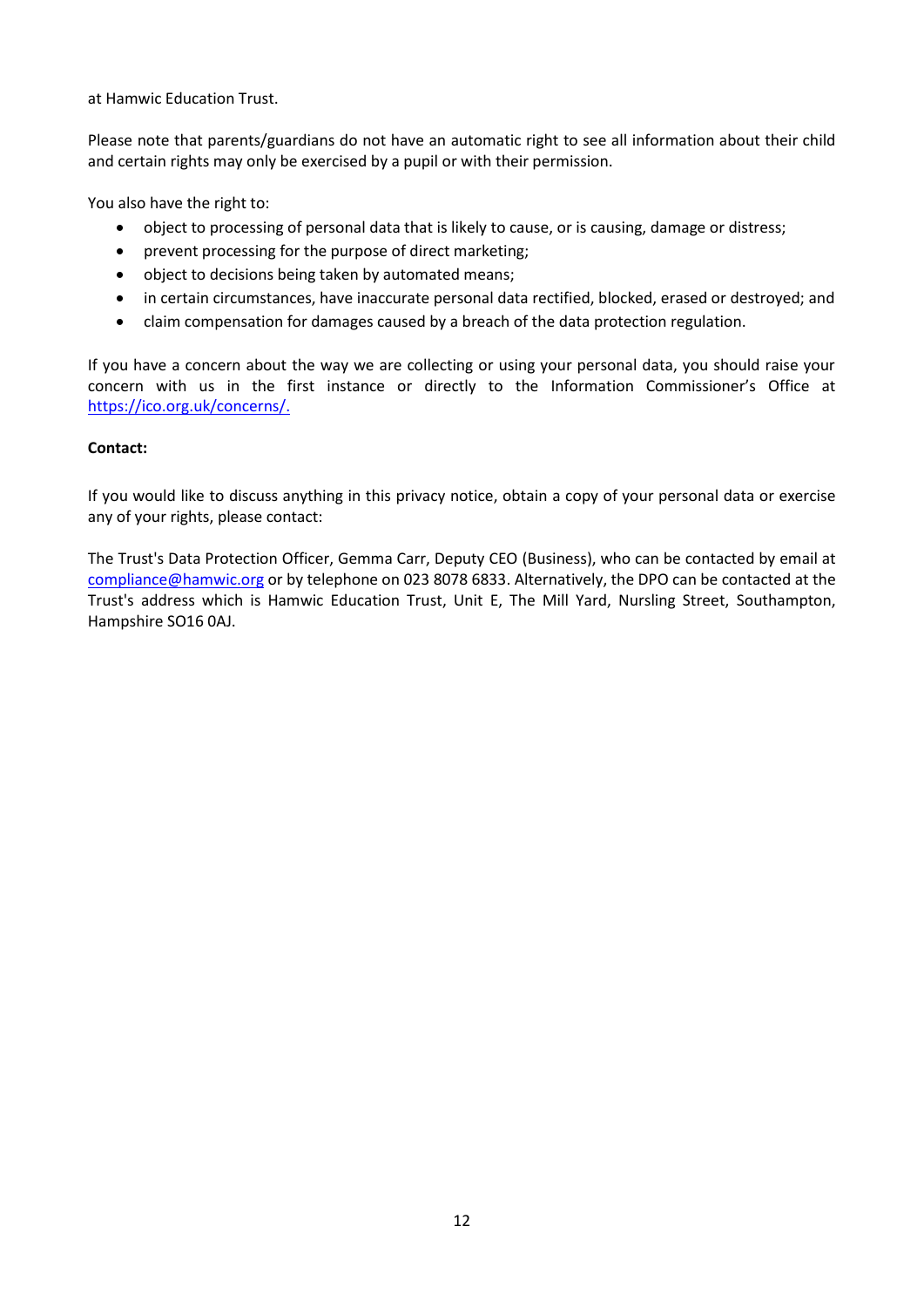# <span id="page-12-0"></span>**Privacy Notice (Staff, Job Applicants, Governors, Volunteers)**

# **Hamwic Education Trust & Henbury View First School**

### **Introduction**

- 1 This notice is to help you understand **how** and **why** we collect personal information about you and **what** we do with that information. It also explains the decisions that you can make about your own information.
- 2 We are Hamwic Education Trust (the **Trust**). The Trust is ultimately responsible for how the personal information is handled. In this privacy notice, we use the term "Trust" to mean both the school and the Trust.
- 3 If you have any questions about this notice, please contact the data protection officer (DPO).
- 4 This notice is aimed at all Trust staff (including governors, volunteers and certain contractors) and applicants for employment vacancies.
- 5 This Privacy Notice does not form part of your contract of employment and the Trust may amend this notice at any time.

### **What is personal information?**

- 6 Personal information is information which is about you and from which you can be identified.
- 7 This includes your contact details, next of kin and financial information. We may also hold information such as your religion or ethnic group. CCTV, photos and video recordings of you are also personal information.

### **What personal information does the Trust hold about you and how is this obtained?**

- 8 We set out below examples of the personal information the Trust holds about you and where this personal information comes from.
- 9 Information about you is gathered during the recruitment process:
	- 9.1 such as, information about your education, qualifications and professional achievements;
	- 9.2 you will provide certain information to us, for example, on your application form and during any interviews;
	- 9.3 we may obtain information from publicly available sources such as your social media profiles; and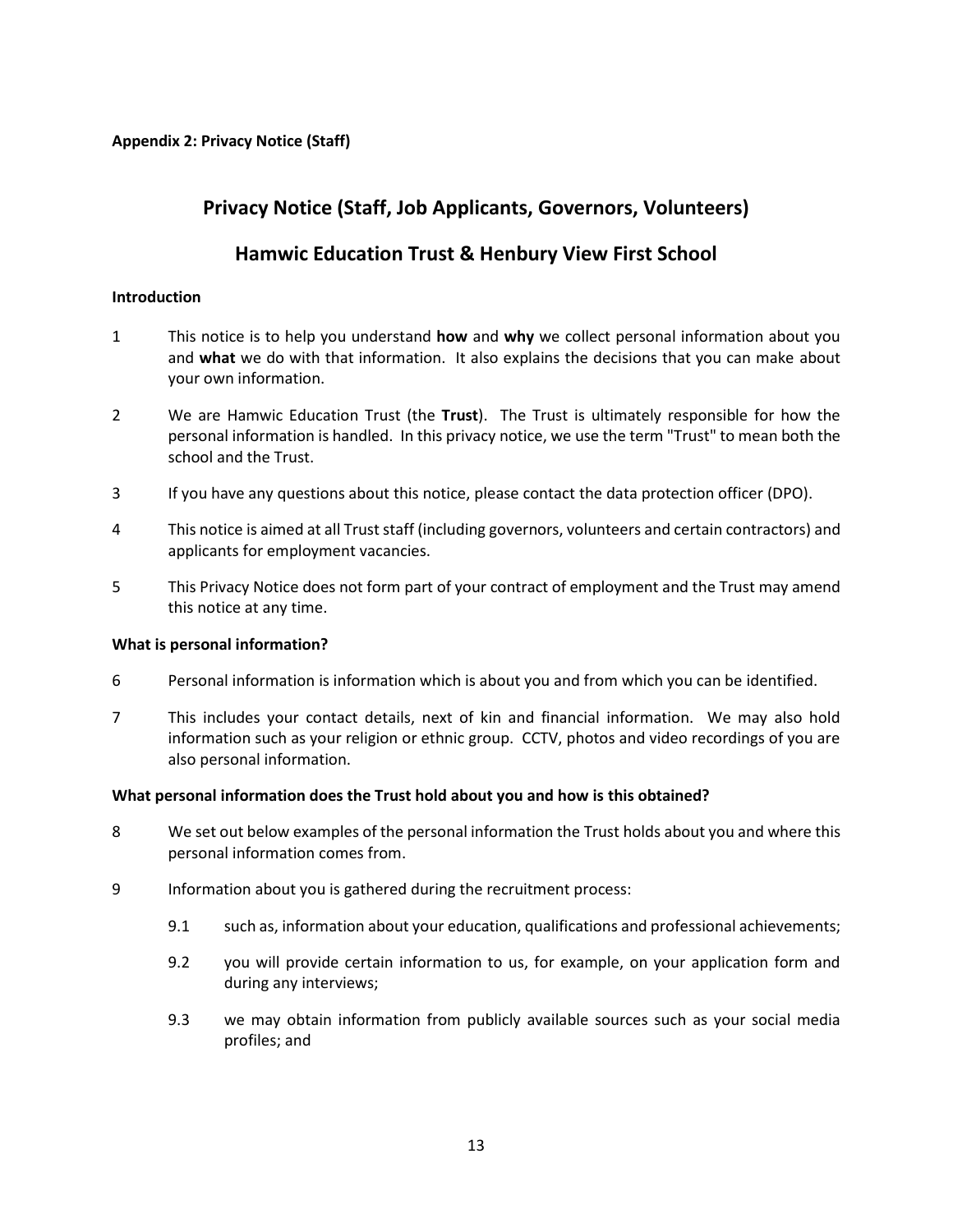- 9.4 we will receive your personal information (from you and third parties) when we carry out pre-employment checks, for example, when we receive references, confirmation of your fitness to work, your right to work in the UK and criminal records checks.
- 10 We will hold information about your job performance. This includes information about skills, achievements, career progression, performance and disciplinary related matters.
- 11 We hold and use your financial information, such as your bank details, your salary and pension details.
- 12 We will hold information about any physical or mental health condition you may have which is disclosed to the Trust during the recruitment process or at any stage during your employment.
- 13 We will hold information about any protected characteristics you may have (e.g. a disability) which you provide, for example on the equal opportunities monitoring form.
- 14 Your personal information may be created internally by the Trust during the course of your employment. An email from a school leader to a member of staff complimenting them on class management would be an example of this.
- 15 Your personal information may be acquired from outside of the Trust community such as from occupational health practitioners or from public authorities such as the police or the Local Authority Designated Officer (LADO).
- 16 Pupils may provide us with your personal information, for example, if a pupil emails their teacher to say how much they are helping them with their work.

#### **Storage of personal information**

We store staff data both electronically on the school management information system (MIS) and in paper records.

#### **Why does the Trust use your personal information?**

- 17 We commonly use personal information for:
	- 17.1 ensuring that we provide a safe and secure work environment;
	- 17.2 providing employment services (such as payroll and references);
	- 17.3 providing training and support;
	- 17.4 protecting and promoting the Trust's interests and objectives (including fundraising);
	- 17.5 personnel, administrative and management purposes and to enable us to meet our legal obligations as an employer, for example, to pay staff and to monitor their performance;
	- 17.6 safeguarding and promoting the welfare of all staff and pupils; and
	- 17.7 fulfilling our contractual and other legal obligations.
- 18 Some specific examples of when the Trust uses your personal information as set out below: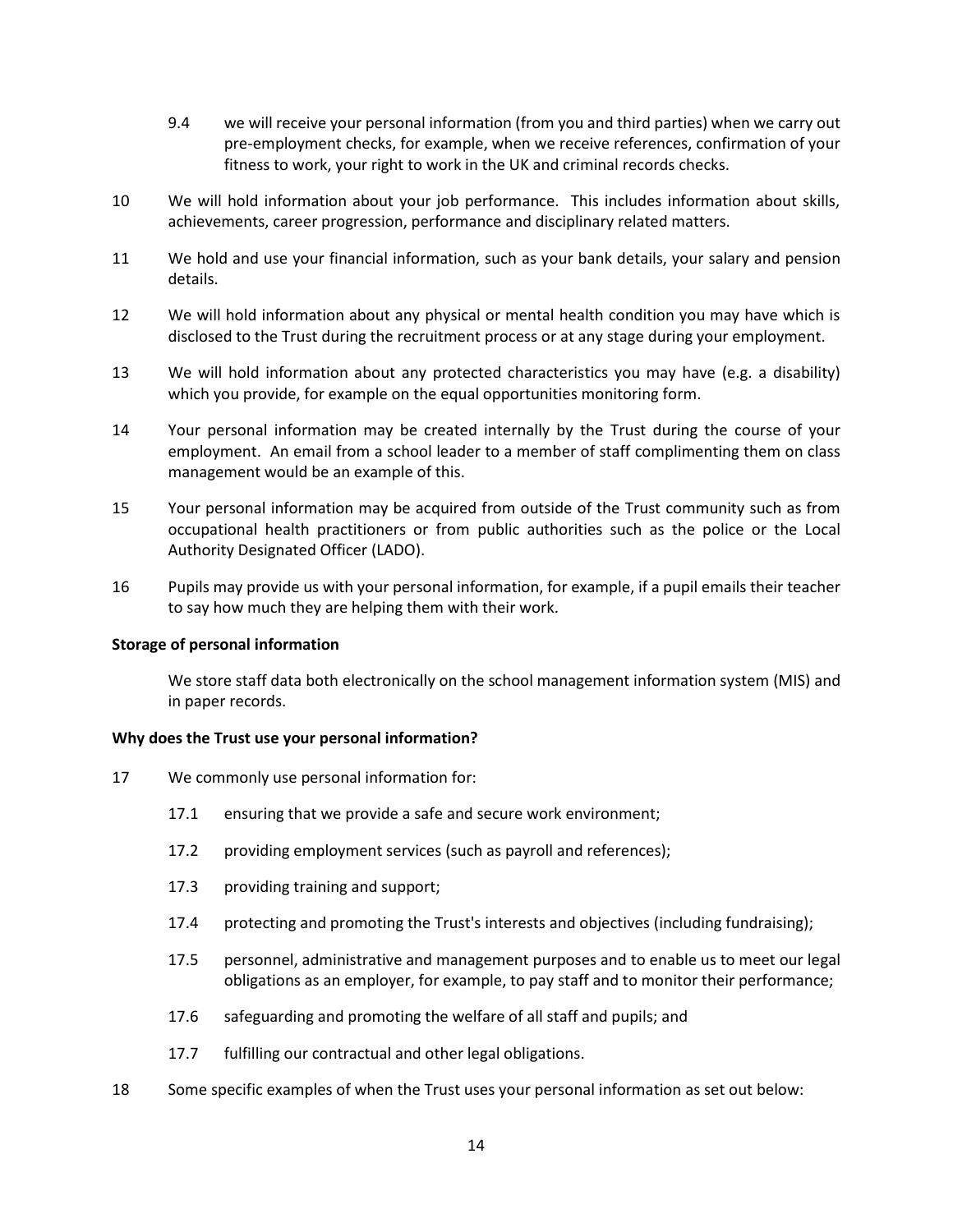- 18.1 We use your personal information to consider your suitability to work in your role at the Trust.
- 18.2 We will check that you have the right to work in the UK by reviewing your identification documents and keeping copies on your personnel file.
- 18.3 We may use your personal information in addressing performance or disciplinary concerns.
- 18.4 We will use information relating to any medical condition you may have in order to verify fitness to work, monitor sickness absence and comply with our duty of care towards you.
- 18.5 We may use your information when dealing with complaints and grievances (e.g. from other staff and parents).
- 18.6 We may use information about you and photographs and video recordings of you for marketing and promotion purposes including in school or Trust publications, in social media and on the school or Trust website.
- 18.7 We may use your information to enable the development of a comprehensive picture of the workforce and how it is deployed.
- 18.8 We may use your information to inform the development of recruitment and retention policies.
- 18.9 We may also allow external publication of certain media where appropriate (for example, a photograph or article in a local newspaper).
- 18.10 We may also make recordings for teaching purposes, for example, recording a drama lesson to provide feedback to you or pupils. We may also record lessons for pupils who were not able to attend in person.
- 18.11 We use CCTV recordings for the purposes of crime prevention and investigation and also in connection with our obligation to safeguard the welfare of pupils, staff and visitors to the school site.
- 18.12 The Trust regularly monitors and accesses its IT system for purposes connected with the operation of the Trust. The IT system includes any hardware, software, email account, computer, device or telephone provided by the Trust or used for Trust business. The Trust may also monitor staff use of the Trust telephone system and voicemail messages. Staff should be aware that the Trust may monitor the contents of a communication (such as the contents of an email).
- 18.13 The purposes of such monitoring and accessing include:
	- 18.13.1 to help the Trust with its day to day operations, for example, if a member of staff is on holiday or is off sick, their email account may be monitored in case any urgent emails are received; and
	- 18.13.2 to check staff compliance with the Trust's policies and procedures and to help the Trust fulfil its legal obligations, for example, to investigate allegations that a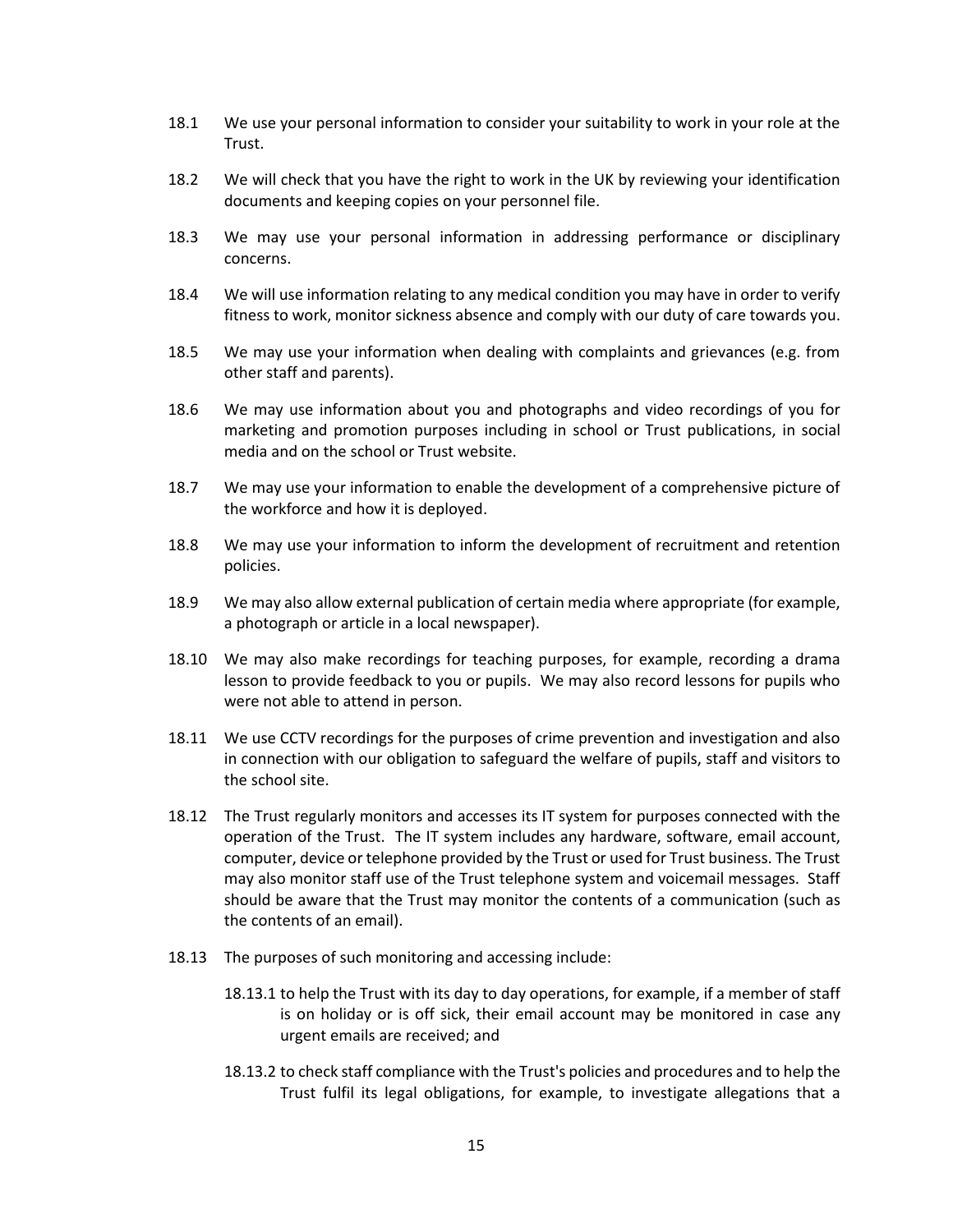member of staff has been using their email account to send abusive or inappropriate messages.

- 18.14 Monitoring may be carried out on a random basis or it may be carried out in response to a specific incident or concern.
- 18.15 The Trust also uses software which automatically monitors the IT system (for example, it would raise an alert if a member of staff visited a blocked website or sent an email containing an inappropriate word or phrase).
- 18.16 The monitoring is carried out by the Trust. If anything of concern is revealed as a result of such monitoring, then this information may be shared with the school leader / line manager this may result in disciplinary action. In exceptional circumstances concerns may need to be referred to external agencies such as the police.

#### **How does the Trust share staff personal information with third parties?**

- 19 We may need to share your information with the Disclosure and Barring Service (**DBS**) or the National College for Teaching and Leadership (**NCTL**) when carrying out safer recruitment checks or in making a referral to the DBS or the NCTL.
- 20 We may need to share your information with UK Visas and Immigration **(UKVI)** in order to sponsor you as an employee if you are from outside of the European Economic Area and to meet the Trust's sponsorship duties.
- 21 Occasionally we may use consultants, experts and other advisors (including legal advisors) to assist us in fulfilling our obligations and to help run the Trust properly. We might need to share your information with them if this is relevant to the work they carry out.
- 22 In accordance with our legal obligations, we may share information with Ofsted, for example, during the course of an inspection, and may need to share your information with the Department for Education.
- 23 We may share information about you with the other schools in the Trust. For example, information about which pupils you teach and/or information relating to the pre-employment checks the Trust has carried out.
- 24 We may share some of your information with our insurance company or benefits providers, for example, where there is a serious incident.
- 25 If the Trust is dealing with a complaint or grievance (e.g. from a parent) we may share your information with other parties, for example, the appropriate staff at the Trust, the parents making the complaint and /or governors.
- 26 We may share your information with individuals connected to the Trust who are exercising their data protection rights, for example, when responding to a subject access request.
- 27 We may share personal information about staff with the relevant statutory agencies who may need this information to investigate allegations of misconduct.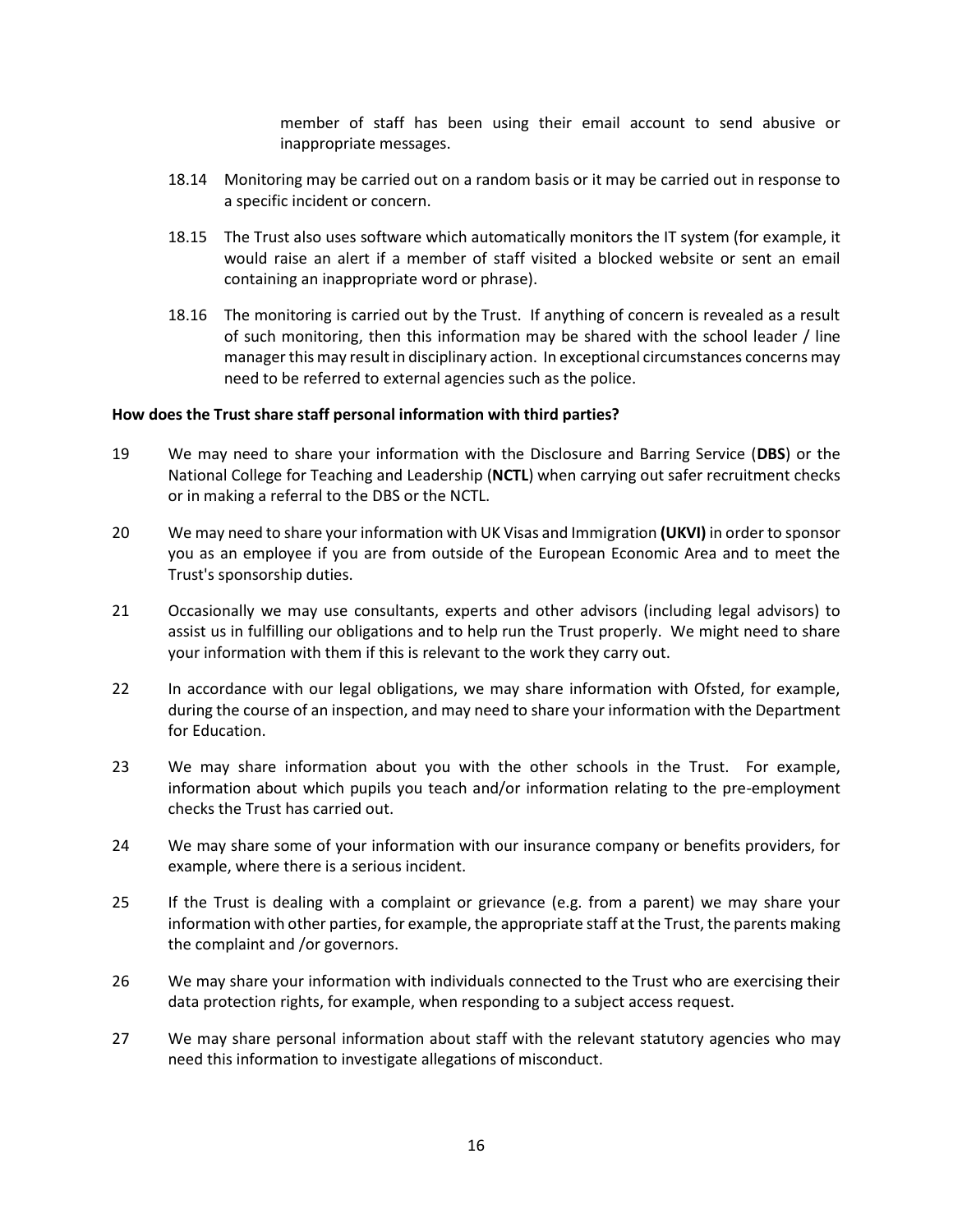- 28 We may need to share your information with the police for the prevention and investigation of crime and the prosecution of offenders.
- 29 CCTV recordings may be disclosed to third parties such as the police.
- 30 We may share your information with parents and pupils where this is related to your professional duties.
- 31 We may need to share your information if there is an emergency, for example, if you are hurt in an accident.
- 32 We sometimes use contractors to handle personal information on our behalf. The following are examples:
	- 32.1 Portsmouth City Council our payroll provider.

#### **For how long does the Trust keep staff personal information?**

- 33 We keep your information for as long as we need to in relation to your employment. We will keep some information after you have left the Trust in case this is needed, for example, in relation to our legal obligations and in accordance with the Trust record retention schedule.
- 34 In exceptional circumstances we may keep your information for a longer time than usual but we would only do so if we had a good reason and only if we are allowed to do so under data protection law.
- 35 We can keep information about you for a very long time or even indefinitely if we need this for historical, research or statistical purposes.

The Trust has a records retention schedule which can be found on the intranet or by requesting a copy from the data protection officer.

#### **Processing in line with your rights and access to your personal information**

- 36 From May 2018 data protection legislation gives you a number of rights regarding your information. Some of these are new rights whilst others build on your existing rights. Your rights are as follows:
	- 36.1 if information is incorrect you can ask us to correct it;
	- 36.2 you can also ask what information we hold about you and be provided with a copy. We will also give you extra information, such as why we use this information about you, where it came from and who we have sent it to;
	- 36.3 you can ask us to delete the information that we hold about you in certain circumstances, for example, where we no longer need the information;
	- 36.4 you can ask us to send you, or another organisation, certain types of information about you in a format that can be read by computer;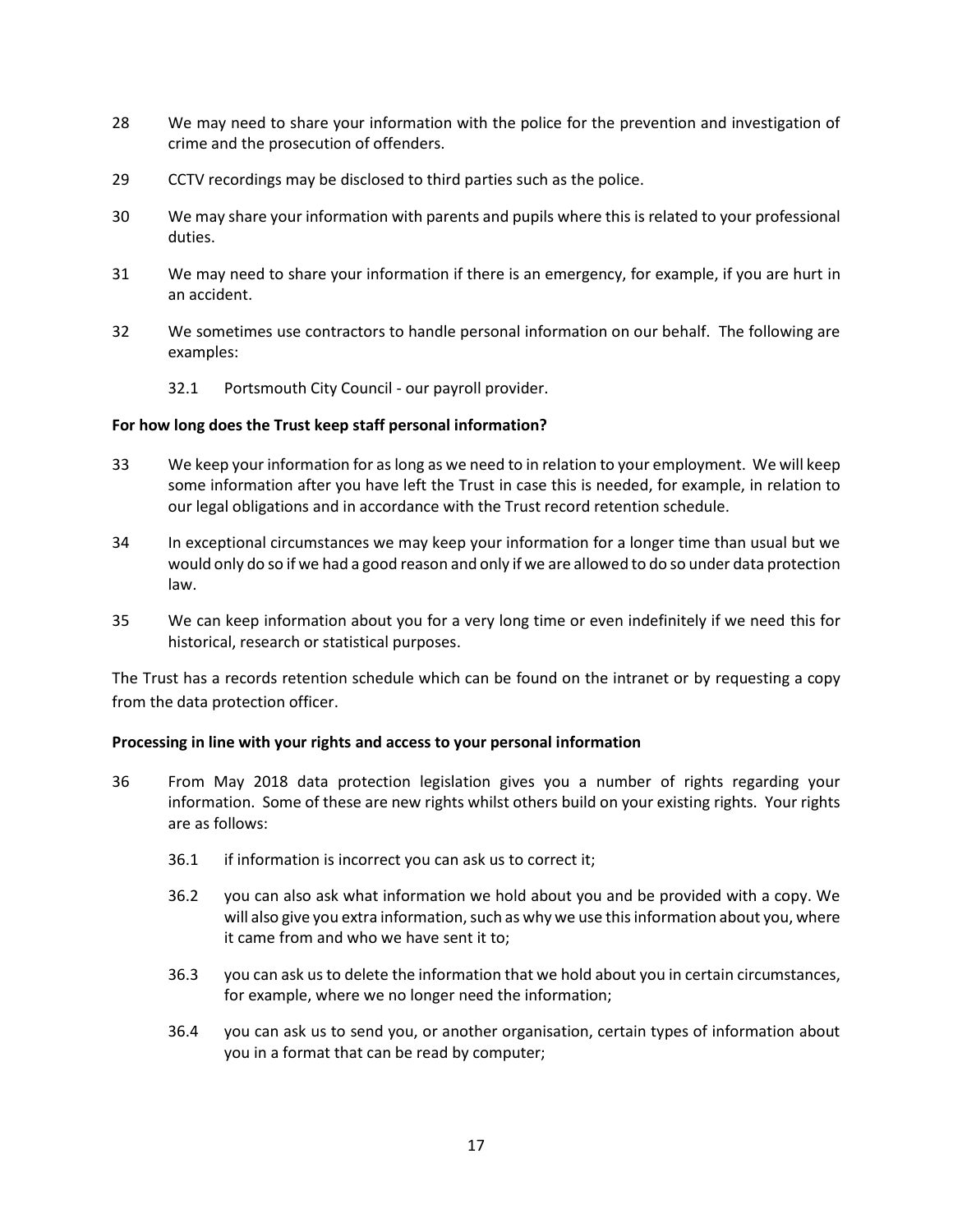36.5 our use of information about you may be restricted in some cases, for example, if you tell us that the information is inaccurate we can only use it for limited purposes while we check its accuracy.

You also have the right to:

- 36.6 object to processing of personal data that is likely to cause, or is causing, damage or distress;
- 36.7 prevent processing for the purpose of direct marketing;
- 36.8 object to decisions being taken by automated means;
- 36.9 in certain circumstances, have inaccurate personal data rectified, blocked, erased or destroyed; and
- 36.10 claim compensation for damage caused by a breach of the data protection regulations.

The DPO can give you more information about your data protection rights.

#### **Our legal grounds for using your information**

This section contains information about the legal basis that we are relying on when handling your information as described above.

#### Contractual obligation

We will need to use your information in order to comply with our contractual obligations, for example:

- we need your name and bank details so that we can pay you your salary;
- we may need to provide your personal information to a pension provider;
- we also need to use your personal information to provide contractual benefits;
- if we provide you with accommodation under your contract we will use your personal information as part of this provision.

#### Legal obligation

We have to comply with various laws and this entitles us to use your information where necessary, for example:

- to make sure that you have the right to work in the UK;
- to fulfil our duty of care to you and your colleagues;
- to fulfil our safeguarding duties towards pupils; and
- we may be legally obliged to disclose your information to third parties such as the DBS, local authorities or the police.

#### Vital interests

We may use your information where this is necessary to protect your vital interests or someone else's, for example, to prevent someone from being seriously harmed.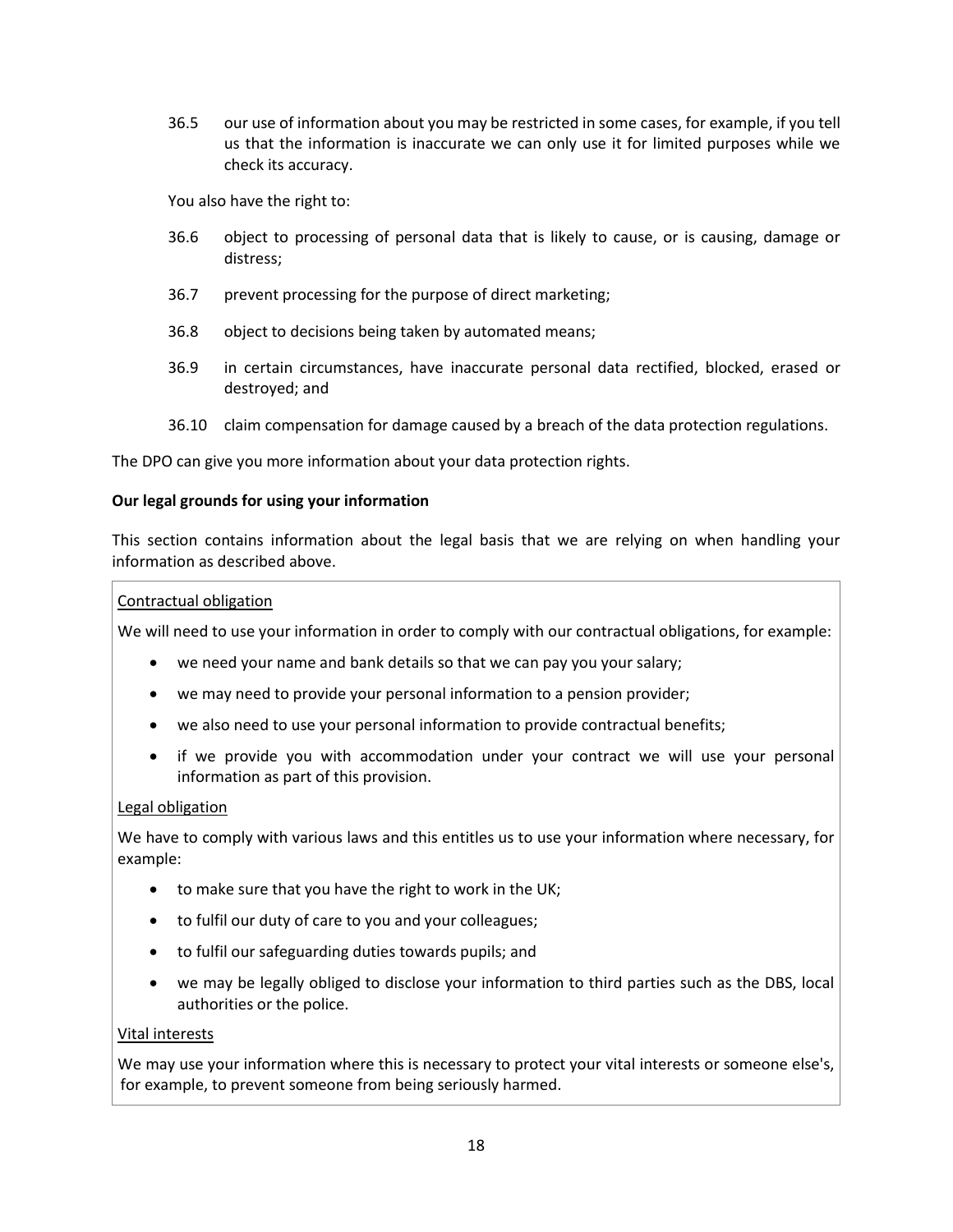## Performance of a task carried out in the public interest

We use your information for a variety of reasons in the public interest, for example:

- facilitating our teaching requirements, for example, to help us decide which member of staff will teach a particular class based on skills, experience, qualifications and so on;
- looking after your welfare and development and the welfare and development of others;
- safeguarding and promoting the welfare of our pupils;
- ensuring the security of the school site which may involve issuing you with a photocard;
- making sure that you are complying with your employment obligations;
- facilitating the efficient operation of the Trust; and
- ensuring that we comply with all of our legal obligations.

If you object to us using your information when we are relying on this ground please speak to the DPO.

The Trust must also comply with an additional condition where it processes special categories of personal information. These special categories are as follows: personal information revealing racial or ethnic origin, political opinions, religious or philosophical beliefs, trade union membership, genetic information, biometric information, health information, and information about sex life or orientation. The grounds that we are relying on to process special categories of personal data are set out below:

### Employment, social security and social protection

The processing is necessary for the purposes of carrying out the obligations and exercising specific rights of the Trust and staff in the field of employment, social security or social protection.

Vital interests:

To protect the vital interests of any person where that person cannot give consent, for example, if they are seriously hurt and are unconscious.

### Legal claims:

The processing is necessary for the establishment, exercise or defence of legal claims. This allows us to share information with our legal advisors and insurers.

### Medical purposes

This includes medical treatment and the management of healthcare services.

### Substantial public interest

The Trust is also allowed to use special categories of personal information where doing so is necessary in the substantial public interest. This is similar to "public interest" in the table above, for example, the Trust may use special categories of information when providing an education to pupils, looking after the welfare of pupils or when the Trust is inspected.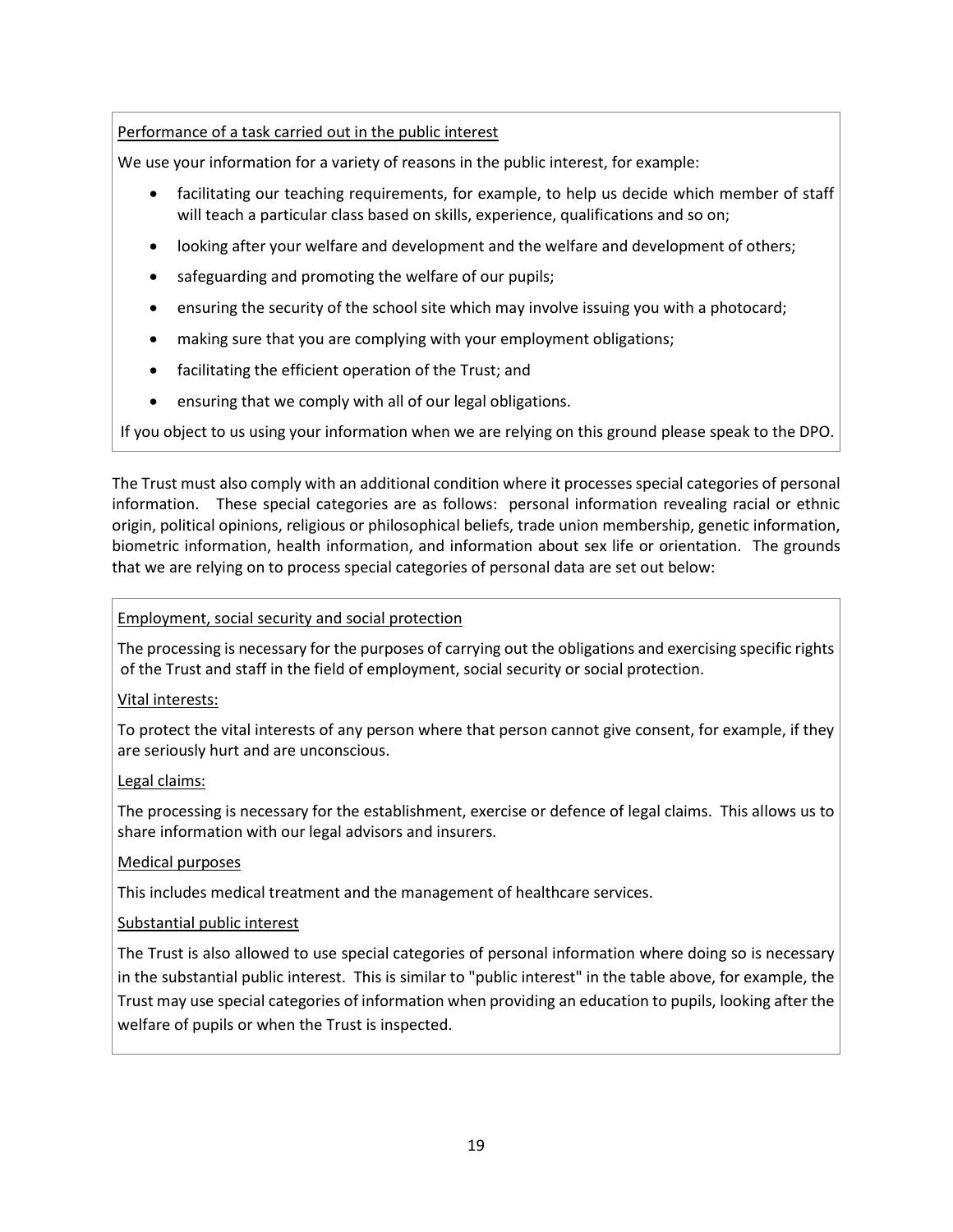We may ask for your consent to use your information in certain ways. If we ask for your consent to use your personal information you can withdraw this consent at any time. Any use of your information before you withdraw your consent remains valid. Please speak to the DPO if you would like to withdraw any consent given.

In some cases, we will rely on more than one of the grounds above for a particular use of your information. For example, we may rely on legitimate interests and public interest grounds when using your information to safeguard our pupils.

### **Further information**

- 37 **Contact:** If you would like any further information about anything within this notice please contact the Trust's Data protection officer. The Trust's data protection officer's contact details are Gemma Carr – [compliance@hamwic.org](mailto:compliance@hamwic.org)
- 38 Please speak to your school's data compliance officer or the Trust data protection officer if:
	- 38.1 you object to us using your information for marketing purposes e.g. to send you information about school events; or
	- 38.2 you would like us to update the information we hold about you; or
	- 38.3 you would prefer that certain information is kept confidential.
- 39 **ICO:** If you consider that we have not acted properly when using your personal information you can contact the Information Commissioner's Office: *[ico.org.uk.](https://ico.org.uk/)*
- 40 **If you have a concern about the way we are collecting or using your personal data, we ask that you raise your concern with us in the first instance.**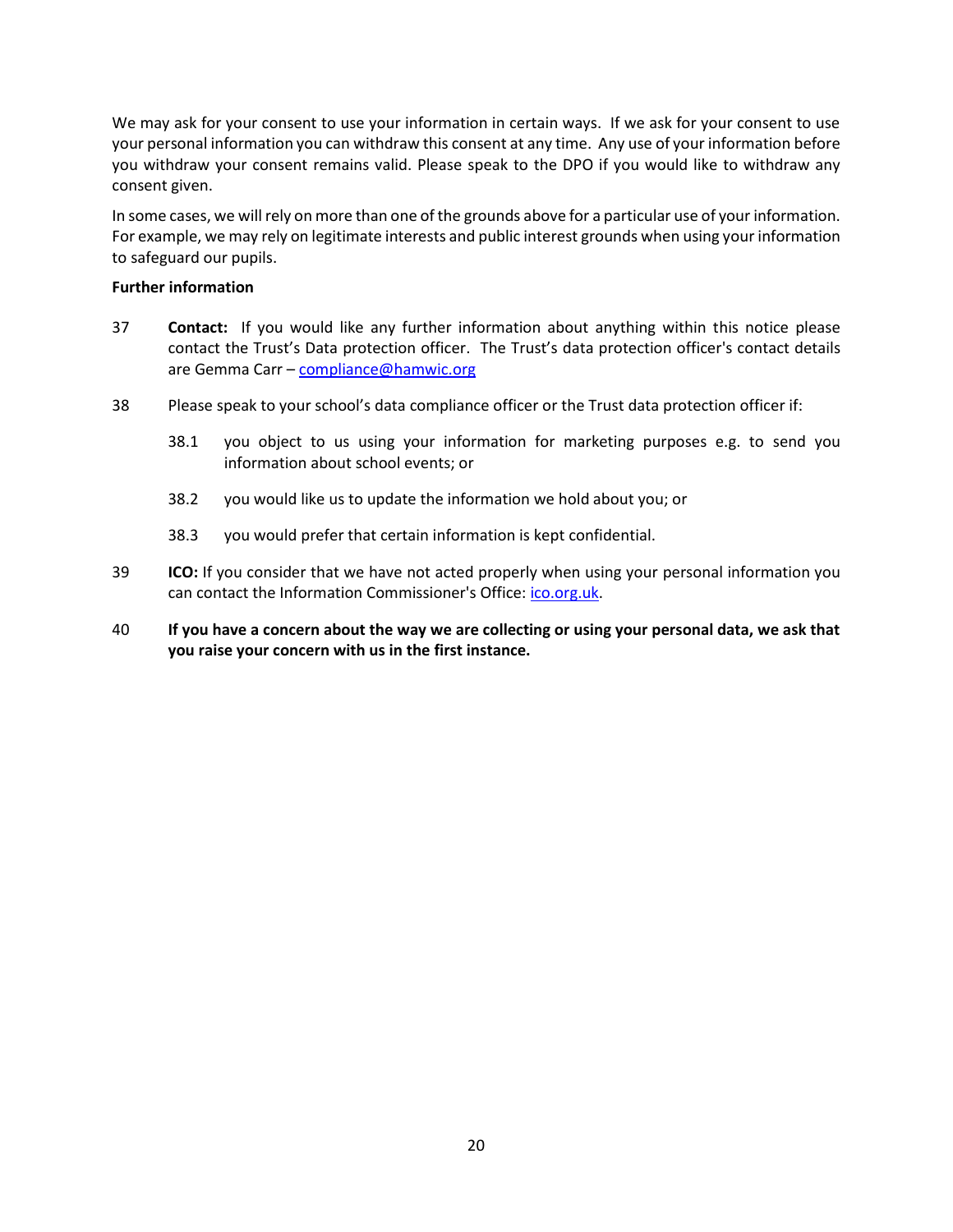

### <span id="page-20-0"></span>**Appendix 3: Pupil Photograph & Video Consent Form**

### **PUPIL DIGITAL PHOTOGRAPHS AND/OR VIDEOS CONSENT FORM**

Occasionally, we may take photographs of the pupils at our school. We may use these images in our school's prospectus, other printed publications, websites, social media platforms (e.g. Facebook, Twitter, etc.) and/or on display boards.

We may also take videos for educational use and/or use as evidence for Ofsted. These videos may potentially also be used in websites, social media platforms and display screens.

Hamwic Education Trust may also use the photographs/videos of pupils in publications, publicity materials and internet platforms.

We may also send the images to the news media (or they may come into the school and take pictures/videos), who may use them in printed publications and on their website, and store them in their archive. They may also syndicate the photos to other media for possible use, either in printed publications, or on websites, or both. When we submit photographs and information to the media, we have no control on when, where, if or how they will be used.

### **Terms of Use**

- We will take all reasonable measures to ensure the images are used solely for the purposes for which they are intended. However, we cannot guarantee this and take no responsibility for the way images are used by other websites or publishers, or for any consequences arising from publication.
- We will not use the personaldetails of a pupil, including their full name, alongside a photographic image on our website, in our school prospectusor in any other printed publications without good reason, for example, we may include the full name of a pupil in a newsletter to parents if the pupil has won an award.
- If we name a pupil in the text, we will not use a photograph of that child to accompany the article without good reason.
- We will make every effort to ensure that we do not allow images to be taken of any children for whom we do not have permission or who are 'at risk' or disallowed from having their photographs taken for legal or social reasons.
- We may use group or class photographs or footage with very general labels e.g. 'maths lesson'.

### **Consent**

I give permission for my child's image to be used in school e.g. Bromcom/SIMS, Books, Notice Boards, etc. YES / NO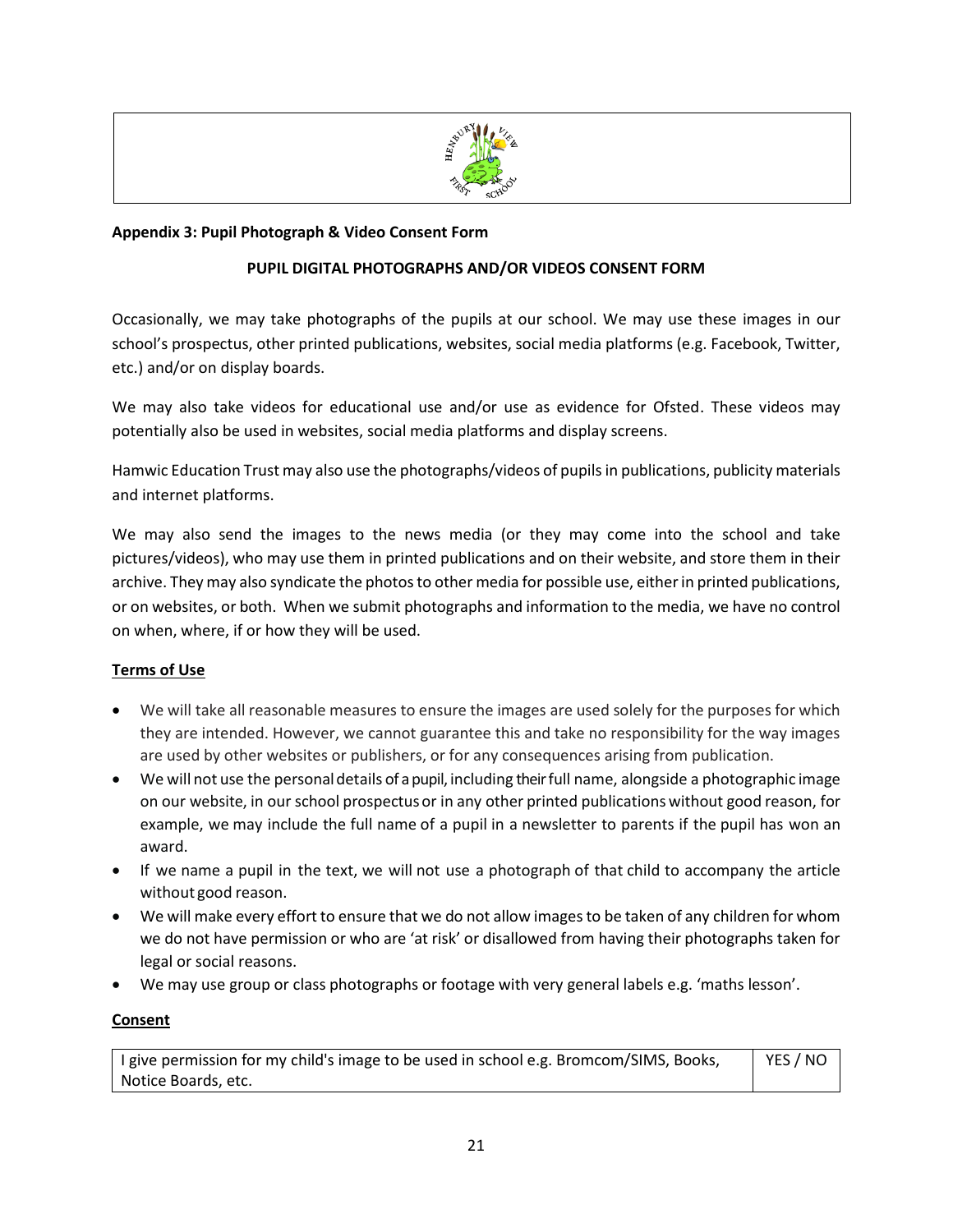| give permission for my child's image to appear in the school prospectus and/or other      | YES / NO |
|-------------------------------------------------------------------------------------------|----------|
| printed publications that the school or Trust produce for promotional purposes.           |          |
| give permission to the school and Trust to use my child's image on school/Trust websites. | YES / NO |
| give permission to the school to use images of my child in notifications via social media | YES / NO |
| (to include Twitter/Facebook) to share details of school events and activities.           |          |
| I give permission for you to record my child's image on video or webcam to be displayed   |          |
| online via school or other websites.                                                      |          |
| give permission for images of my child to be used by the news media in printed and/or     | YES / NO |
| electronic form and stored in their archives. This might include images sent to the news  |          |
| media by the school and images/footage the media may take themselves if invited to the    |          |
| school to cover an event.                                                                 |          |

### **I have read and understood the above information.**

| Pupil Name:  | Year Group        |
|--------------|-------------------|
| Parent Name: | Parent Signature: |
| Date:        |                   |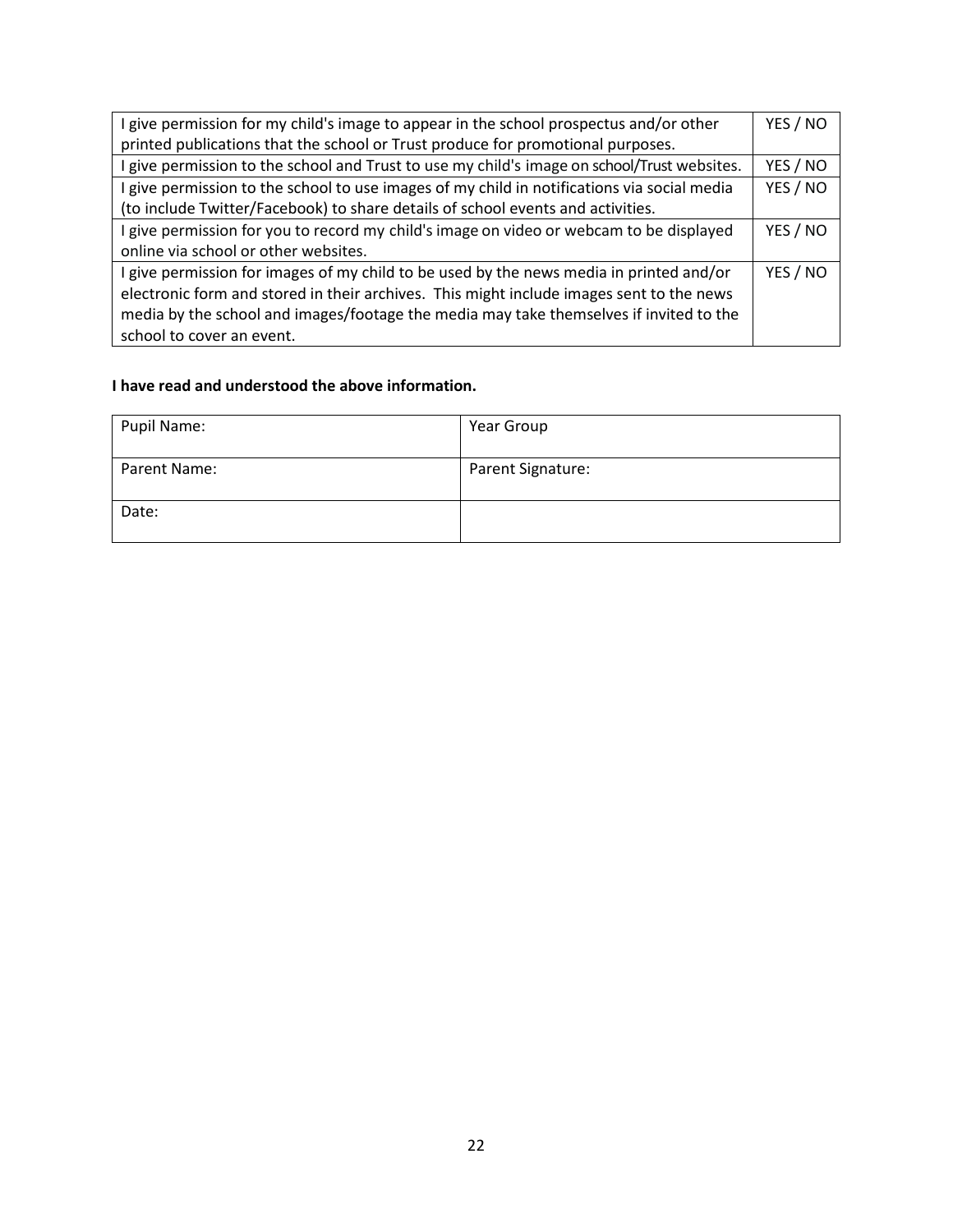### **Appendix 4: Staff Photograph & Video Consent Form**

### **STAFF DIGITAL PHOTOGRAPHS AND/OR VIDEOS CONSENT FORM**

<span id="page-22-0"></span>Occasionally, we may take photographs of staff at our school or Trust. We may use these images in our school's prospectuses, other printed publications, websites, social media platforms (e.g. Facebook, Twitter, etc.) and/or on display boards.

We may also take videos for educational use and/or use as evidence for Ofsted. These videos may potentially also be used in websites, social media platforms and display screens.

Hamwic Education Trust may also use the photographs/videos of staff in publications, publicity materials and internet platforms.

We may also send the images to the news media (or they may come into the school and take pictures/videos), who may use them in printed publications and on their website, and store them in their archive. They may also syndicate the photos to other media for possible use, either in printed publications, or on websites, or both. When we submit photographs and information to the media, we have no control on when, where, if or how they will be used.

### **Terms of Use**

- We will take all reasonable measures to ensure the images are used solely for the purposes for which they are intended. However, we cannot guarantee this and take no responsibility for the way images are used by other websites or publishers, or for any consequences arising from publication.
- We will make every effort to ensure that we do not allow images to be taken of any staff for whom we do not have permission or who are 'at risk' or disallowed from having their photographs taken for legal or social reasons.
- We may use group or class photographs or footage with very general labels e.g. 'maths lesson'.

### **Consent**

| I give permission for my image to be used in school e.g. SIMS/Bromcom, Books, Notice      | YES / NO |
|-------------------------------------------------------------------------------------------|----------|
| Boards, etc.                                                                              |          |
| I give permission to the school and Trust to use my image on school/Trust websites.       | YES / NO |
| I give permission to the school to use images of me in notifications via social media (to | YES / NO |
| include Twitter/Facebook) to share details of school events and activities.               |          |
| I give permission for you to record my image on video or webcam to be displayed online    | YES / NO |
| via school or other websites.                                                             |          |
| I give permission for images of me to be used by the news media in printed and/or         | YES / NO |
| electronic form and stored in their archives. This might include images sent to the news  |          |
| media by the school and images/footage the media may take themselves if invited to the    |          |
| school to cover an event.                                                                 |          |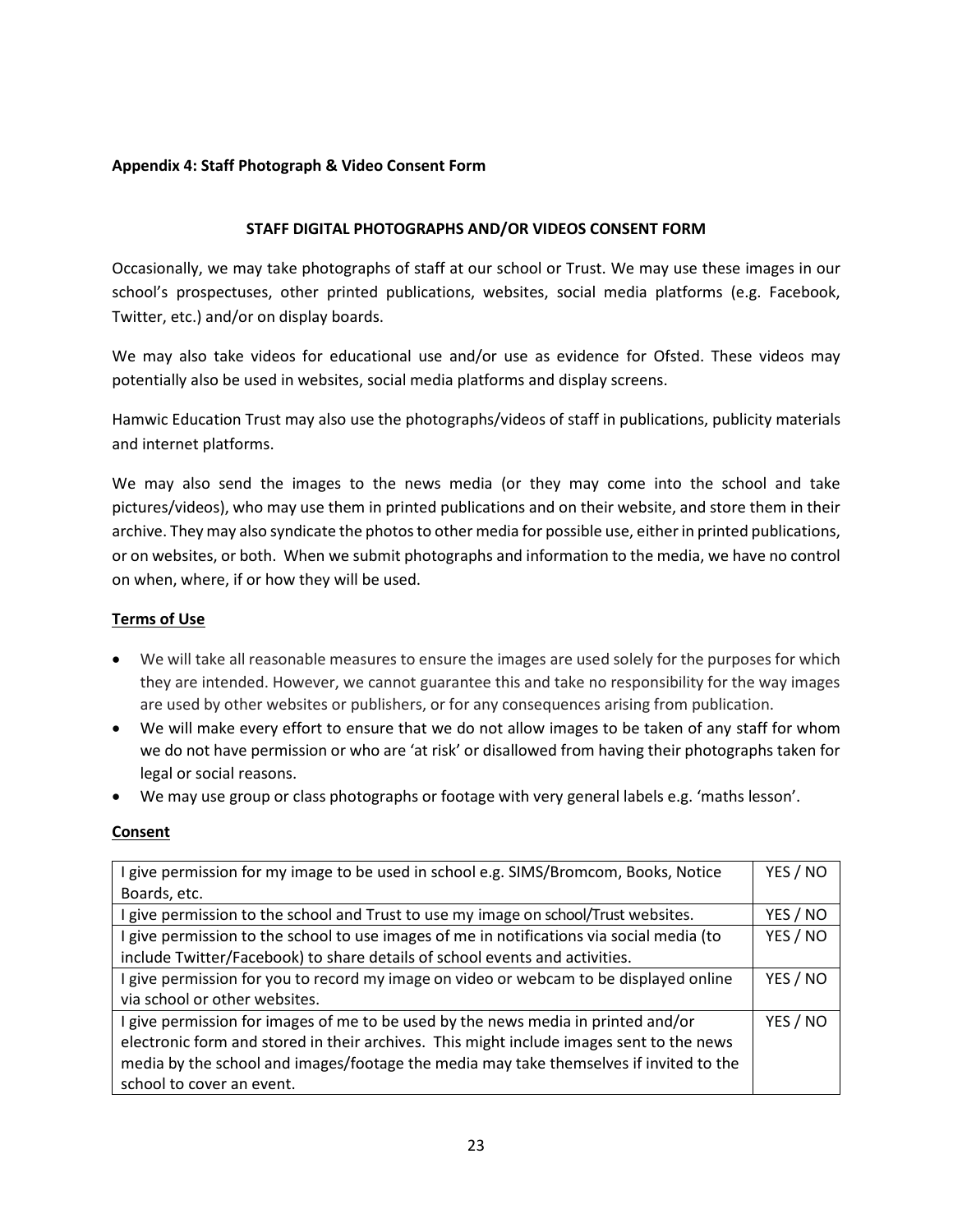# **I have read and understood the above information.**

| <b>Staff Name:</b> | <b>Staff Signature:</b> |
|--------------------|-------------------------|
|                    |                         |
| Date:              |                         |
|                    |                         |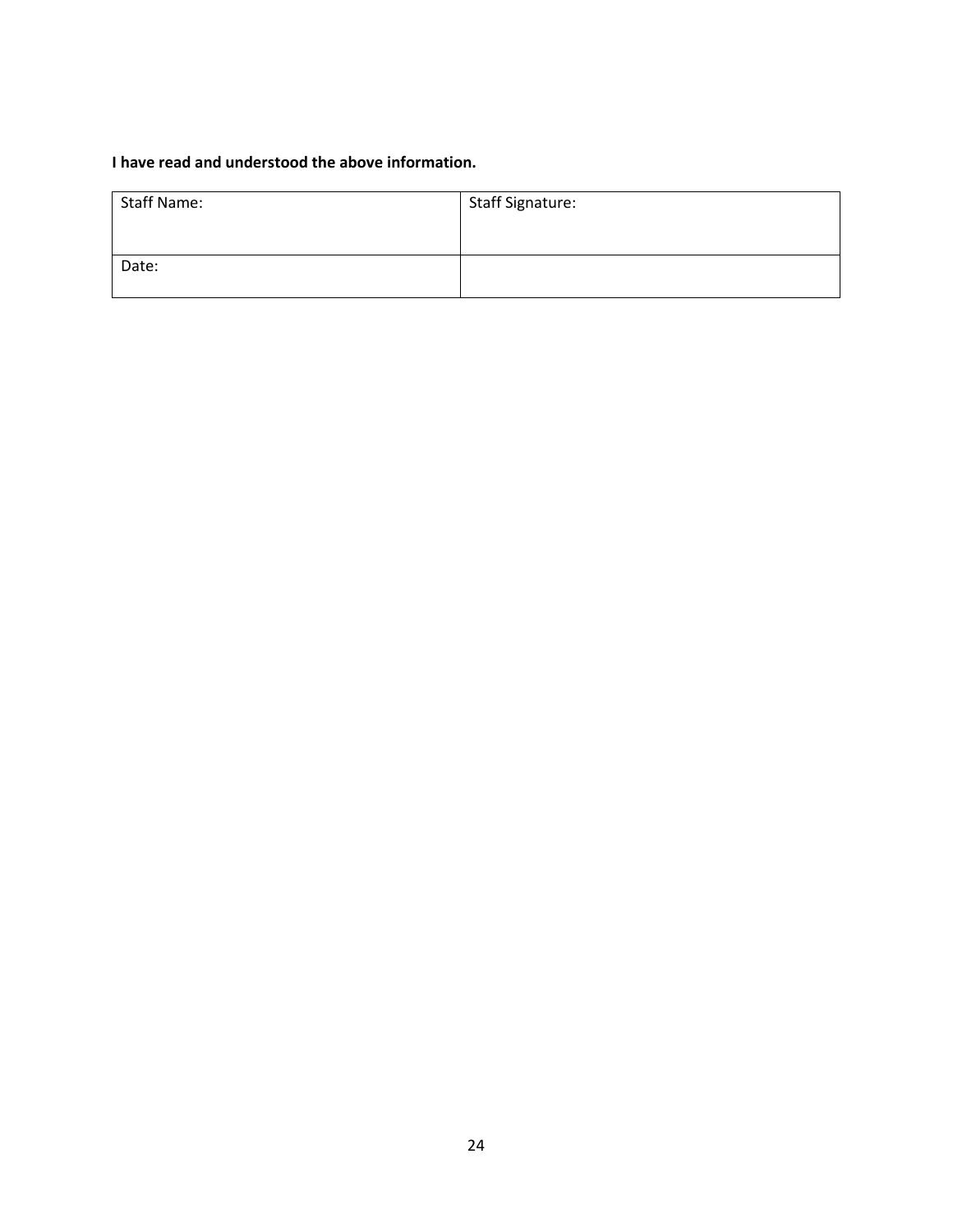### **Appendix 5: Data Breach Procedure for Hamwic Education Trust (the "Trust") and its schools**

### **1. About this procedure**

<span id="page-24-0"></span>This procedure describes the actions that must be taken by staff to report any incident which may result in a personal data breach. A "personal data breach" is defined in Article 4(12) of the General Data Protection Regulation as:

"A breach of security leading to the accidental or unlawful destruction, loss, alteration, unauthorised disclosure of, or access to, personal data transmitted, stored or otherwise processed."

Often, when an incident first comes to light, it will not be possible to determine whether or not it constitutes a personal data breach. The term "incident" is used in this policy to describe any situation which may, upon investigation, turn out to be a personal data breach.

This policy should be read in conjunction with the Data Protection Policy which can be found on the Trust's website [\(www.hamwic.org\)](http://www.hamwic.org/) or on the Trust's intranet.

### **2. Identifying an incident**

An incident may come to light in a number of ways. For example, it could occur by:

- direct observation e.g. where a member of staff spots that personal data has been sent to the wrong email address;
- being reported to us by a pupil or parent: e.g. where a pupil notifies us that she/he has received personal data relating to another pupil;
- being reported to us by another party, such as a contractor, a local authority or a member of the public; or
- an audit / review revealing that an incident had occurred.

### **3. Actions to take once an incident has been identified**

Whenever an incident is identified, the following actions must be taken:

|    | <b>Action</b>                                                                                                                          | <b>Responsibility</b>                                                                                                                    | <b>Timelines</b>                                |
|----|----------------------------------------------------------------------------------------------------------------------------------------|------------------------------------------------------------------------------------------------------------------------------------------|-------------------------------------------------|
| 1. | Report the incident to the data compliance<br>officer for the school (or, if unavailable, the<br>Data protection officer of the Trust) | Member of staff who was<br>first made aware of the<br>incident                                                                           | Immediately after the<br>incident is identified |
| 2. | Investigate and identify the full details of the<br>incident to identify the cause                                                     | Data compliance officer for   As soon as possible<br>school<br>(with<br>the<br>assistance of the colleague<br>who reported the incident) | the   following the incident<br>being reported  |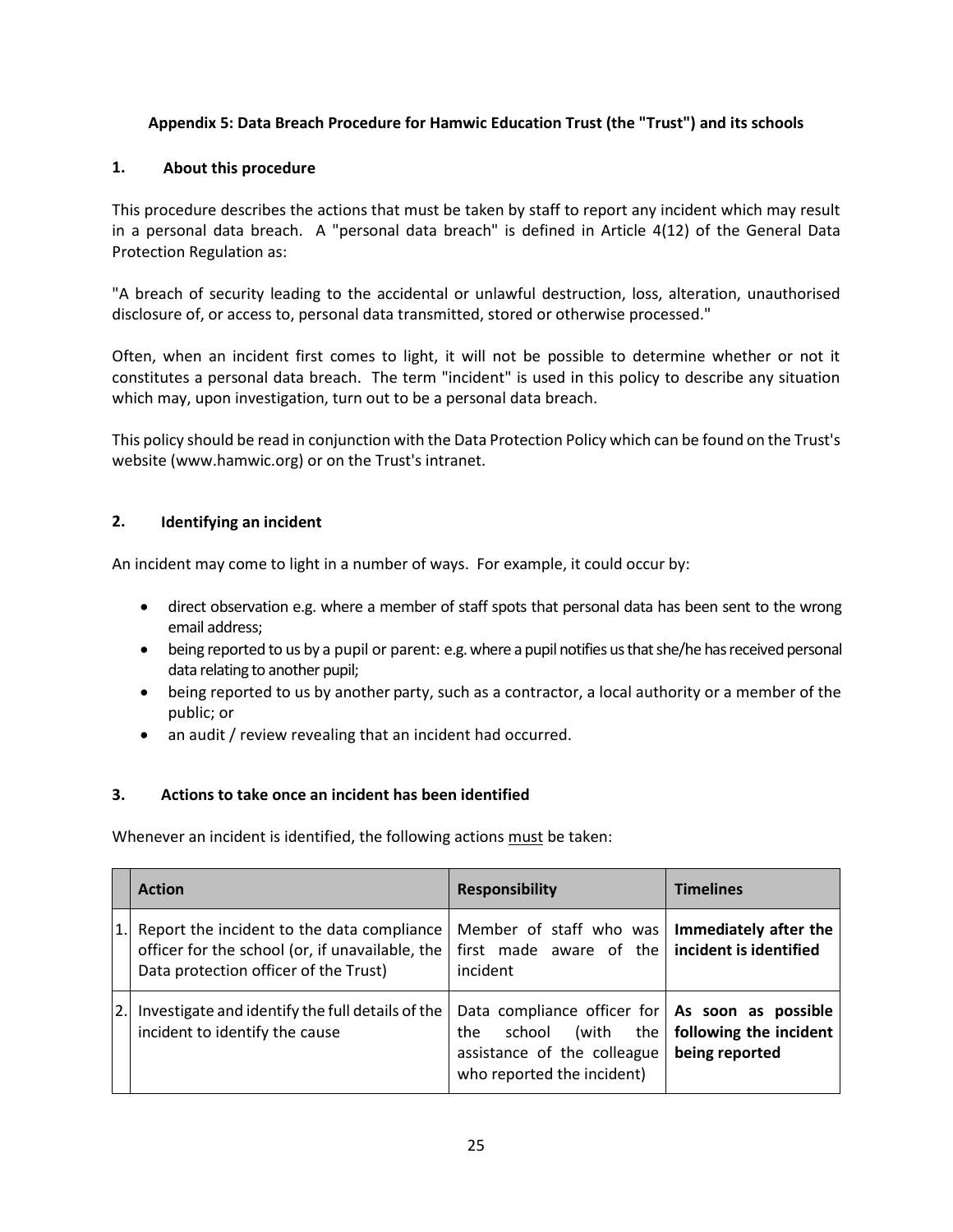| 3. | Identify any remedial action (see section 4,<br>below)                                                                                                                                                                  | Data compliance officer for<br>the school                                                         | As soon as possible<br>following the incident<br>being reported                    |
|----|-------------------------------------------------------------------------------------------------------------------------------------------------------------------------------------------------------------------------|---------------------------------------------------------------------------------------------------|------------------------------------------------------------------------------------|
| 4. | Complete a formal Personal Data Breach<br>Form and return it to the Trust's Data<br>protection officer                                                                                                                  | Data compliance officer for<br>the school                                                         | Within 48 hours of the<br>incident<br>being<br>identified                          |
| 5. | Review the Personal Data Breach Form and<br>determine whether the incident constitutes<br>a personal data breach or a 'near miss' (i.e.<br>an incident which does not meet the<br>definition of a personal data breach) | Data protection officer (in<br>conjunction with the data<br>compliance officer for the<br>school) | As soon as possible<br>following step 4                                            |
| 6. | If necessary, decide whether to notify (i) the<br>ICO; and/or (ii) individual data subjects, of<br>the personal data breach (see section 5,<br>below)                                                                   | Data protection officer (in<br>conjunction with the data<br>compliance officer for the<br>school) | As soon as possible<br>following step 4                                            |
| 7. | If necessary, notify the ICO of the personal<br>data breach                                                                                                                                                             | Data protection officer                                                                           | Within 72 hours of the<br>incident<br>being<br>identified                          |
| 8. | If necessary, notify individual data subjects<br>of the personal data breach                                                                                                                                            | Data compliance officer /<br>data protection officer                                              | Without undue delay<br>(in practice this should<br>be done as soon as<br>possible) |

### **4. Taking remedial action**

Following the reporting of the issue, the Trust's data protection officer shall advise the relevant data compliance officer what remedial action must be taken, in particular where pupils or parents are affected in any way by the personal data breach. Pupils or parents may suffer distress and inconvenience where they are aware that a breach has occurred. In some cases, they may be at risk of suffering financial detriment or physical harm as a result of the breach.

Remedial action should seek to mitigate any risks the pupil or parent has been exposed to as a result of the breach, to prevent similar breaches occurring in the future and to protect the Trust's and the school's reputation. Action will be dependent on case specifics, but the data protection officer should consider the Trust's responsibility to act in the best interests of pupils and parents.

If there is any doubt at all about the remedial action required to be taken, the data compliance officer must contact the Trust's data protection officer.

Remedial action might include the following: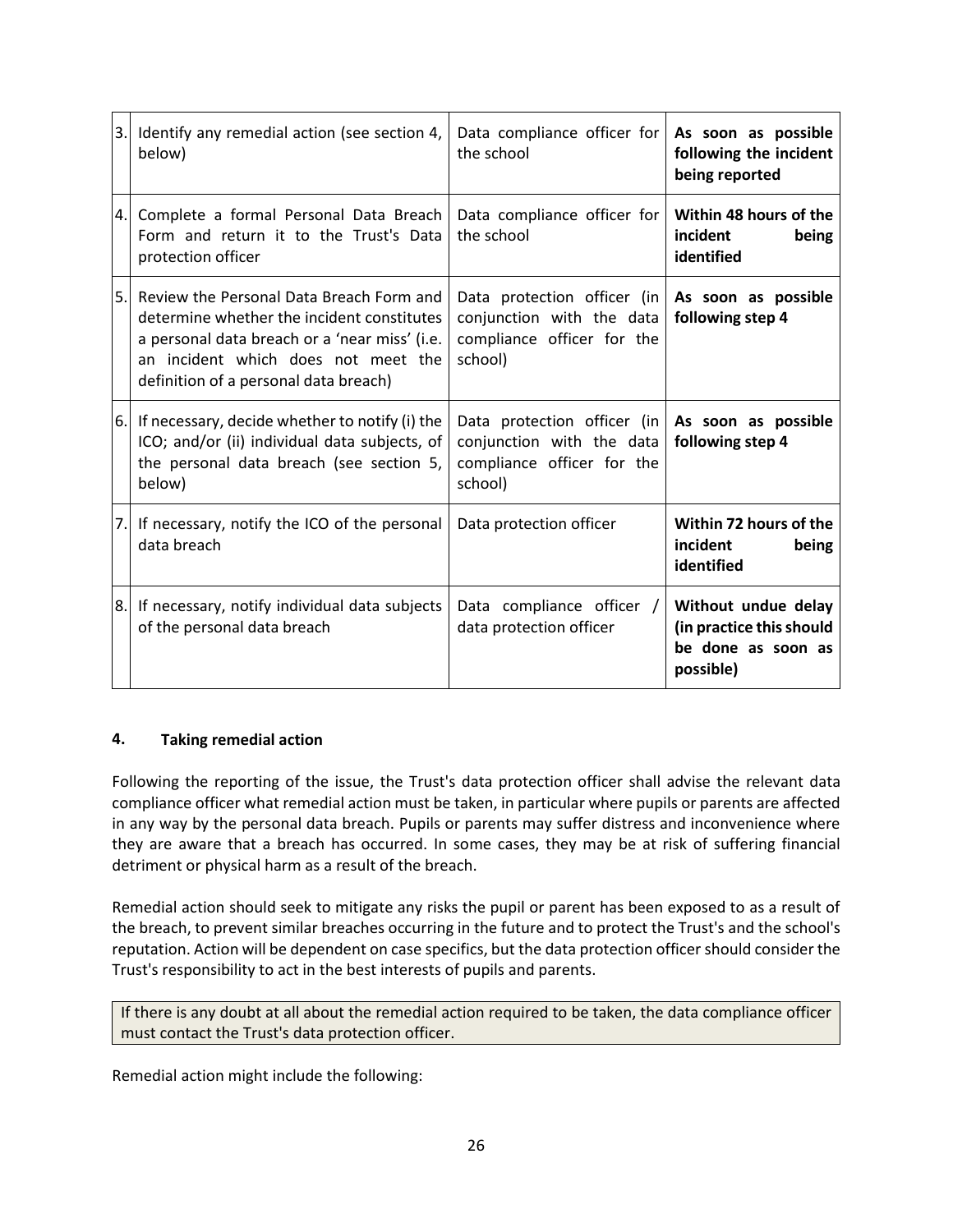- if personal data is in the hands of a third party, it should be retrieved from the third party or deleted from the third party's IT system (please speak to the managed services IT team for assistance);
- if the breach arose as a result of an IT issue, the source of the issue should be identified and rectified (please speak to IT for assistance);
- if the breach arose as a result of human error, the individual should be made aware of the error and where appropriate asked to undertake additional training or (only in the most serious cases) be subjected to disciplinary action.

### **5. Notifying a personal data breach**

Under the General Data Protection Regulation, there is an obligation to report a personal data breach to the Information Commissioner's Office (ICO) 'without undue delay' and in any event within 72 hours of us becoming aware of the breach.

There is an exception to this reporting requirement where the personal data breach is unlikely to result in a risk to the rights and freedoms of the individuals affected. A decision on whether the breach must be reported to the ICO will be made by the Trust's data protection officer following receipt of the personal data breach form.

Where the personal data breach is likely to result in a high risk to the rights and freedoms of individuals affected, there is an obligation to notify those individuals of the breach 'without undue delay'. A personal data breach that may result in a high risk to individuals may include where a parent is exposed to the risk of suffering financial detriment or physical harm if they are not notified of the breach. Where this is the case, then the school data compliance officer or Trust's data protection officer must inform them of the breach by letter and issue a formal apology. The Trust's data protection officer will make the final decision as to whether notifying individuals is required.

Where pupils or parents are aware that they are the subject of a personal data breach, then they must be issued with a written apology. Brief details of the remedial action taken should be provided to reassure them, where this information can be provided without revealing any personal or confidential information.

Where appropriate, remedial action should also consider anyone other than the pupil(s) or parent(s) who may also have been affected indirectly. These individuals should also be sent a written apology to minimise the Trust's reputational damage.

As well as the requirement to report personal data breaches to the ICO, it may also be necessary to report them to other authorities such as the police. These actions should only be undertaken following consultation with the Trust's data protection officer.

### **6. Follow-up action**

To ensure that we learn from our mistakes, the school responsible is required not only to confirm that remedial action has taken place, but also that the causes of the personal data breach have been analysed and action taken to ensure similar breaches do not occur again. Confirmation of this action is reported and saved by the Trust's data protection officer as an audit trail.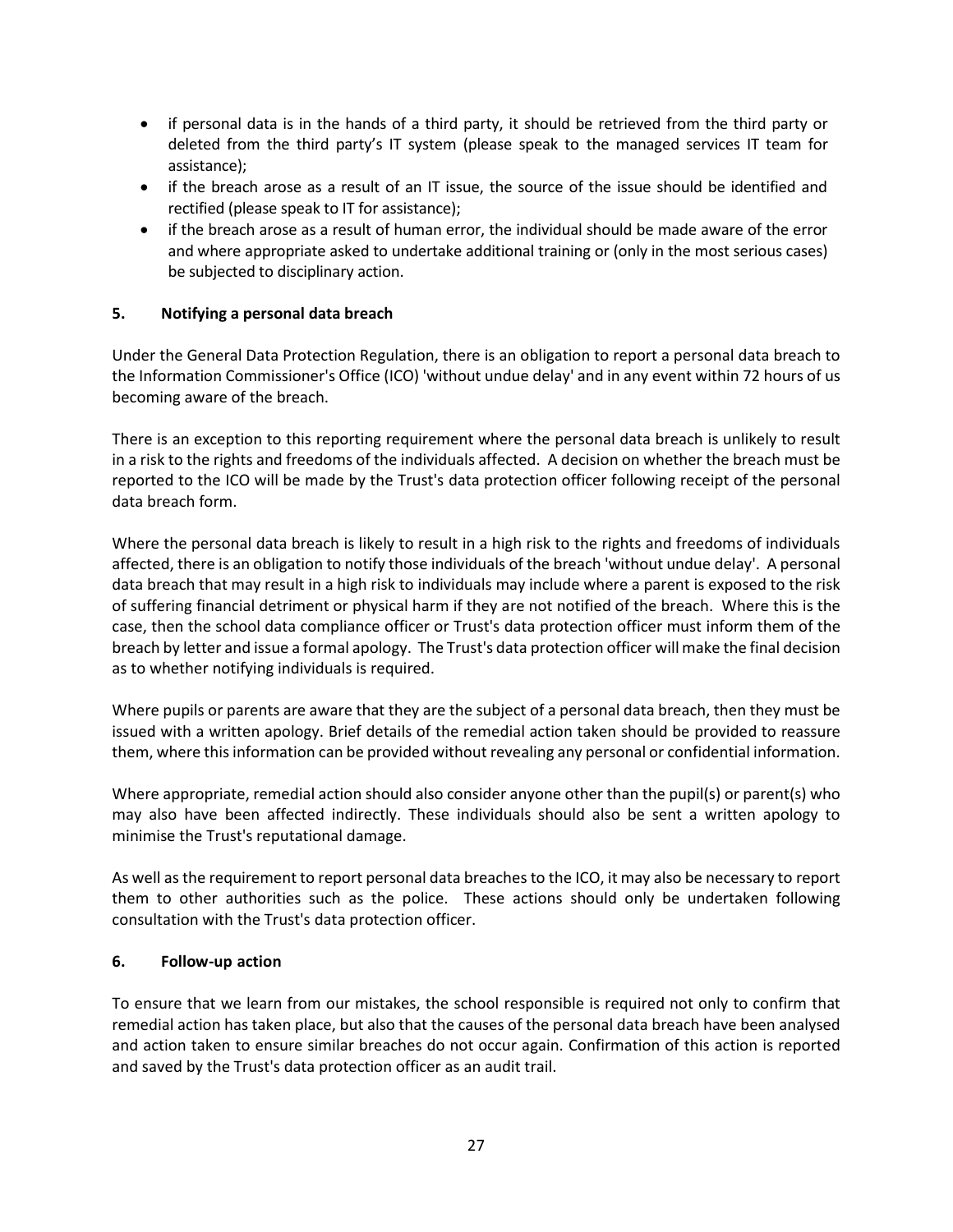# **7. Central logging of the issue**

Once the school responsible has confirmed remedial action and any appropriate follow-up action, then, subject to:

- the pupil(s) or parent(s) being satisfied with the remedial action taken in respect of the breach and;
- the data protection officer being satisfied that regulatory procedures have been followed,

the breach can be marked as closed by the data protection officer.

A copy of all breach forms will be kept by the data protection officer and stored at the Trust's head office.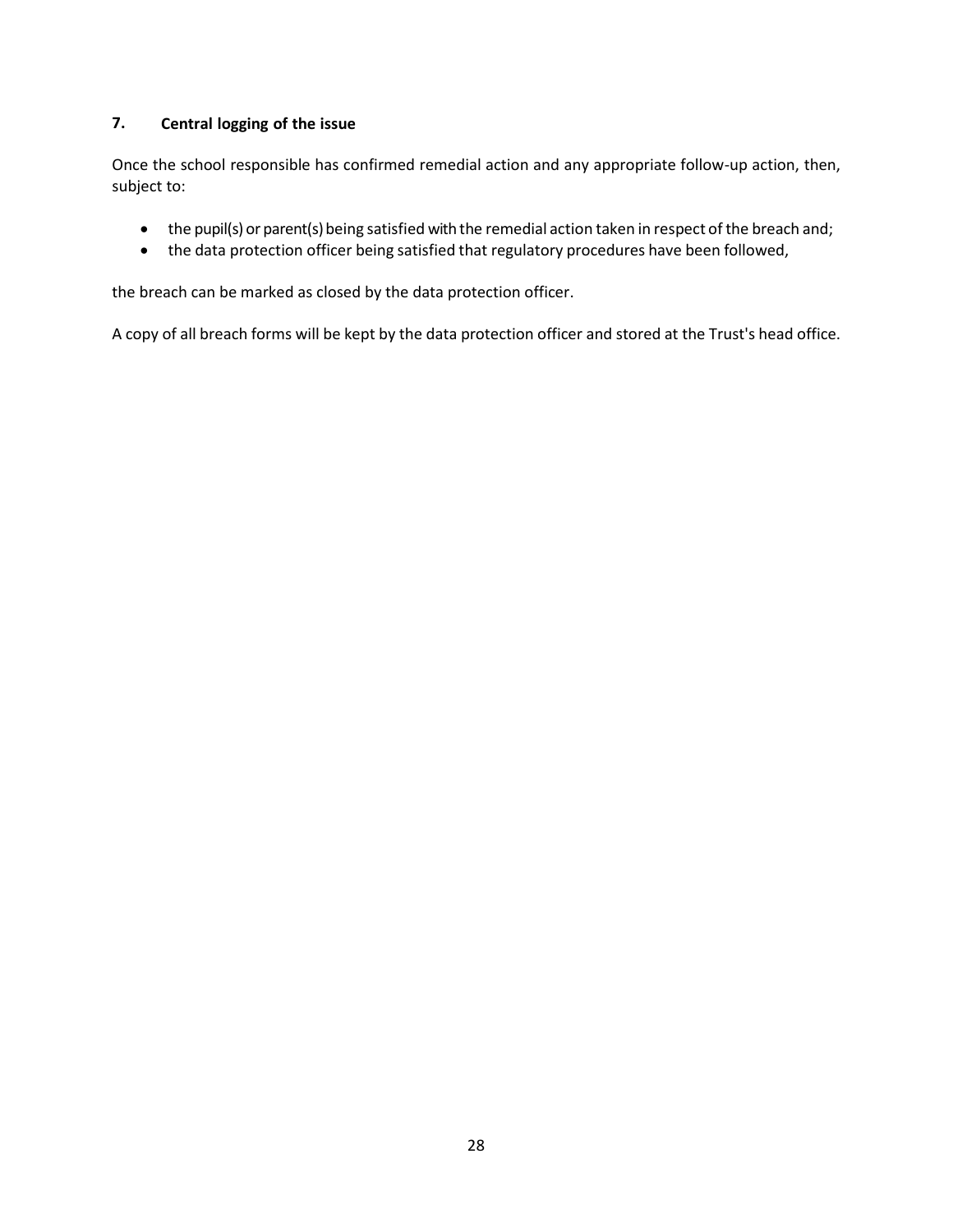**EDUCATION** 

RUST

### **Appendix 6: Personal Data Incident Reporting Form**

HAMWIC

<span id="page-28-0"></span>Please complete this form with as much detail as possible and email it to the Trust's data protection officer a[t compliance@hamwic.org.](mailto:compliance@hamwic.org) If you do not have sufficient information to complete all of the form, please complete everything you can and return it to the DPO as soon as possible and no later than 48 hours after you or the member of staff in your school became aware of the incident.

| Part 1: Summary (TO BE COMPLETED BY THE DATA COMPLIANCE OFFICER)                               |                                                                                                                                                                                                 |  |
|------------------------------------------------------------------------------------------------|-------------------------------------------------------------------------------------------------------------------------------------------------------------------------------------------------|--|
| Name and department of<br>person reporting:                                                    |                                                                                                                                                                                                 |  |
| Date of report:                                                                                | [Please state the date you are completing the form]                                                                                                                                             |  |
| Time and date incident first<br>identified by the school/staff/<br>Trust member:               |                                                                                                                                                                                                 |  |
| Time and date incident occurred<br>(if different):                                             |                                                                                                                                                                                                 |  |
| Circumstances of the incident:                                                                 | [Please give a summary of what actually happened]                                                                                                                                               |  |
| Part 2: Details of the personal data incident (TO BE COMPLETED BY THE DATA COMPLIANCE OFFICER) |                                                                                                                                                                                                 |  |
| Nature of the incident:                                                                        | [e.g. which rules/procedures were breached and how did it happen?<br>If you are not sure of the rules, just explain which internal procedure<br>was not followed or ask the DPO for assistance] |  |
| Categories<br>subject<br>0f<br>data                                                            | [e.g. pupils, parents, employee, others]                                                                                                                                                        |  |